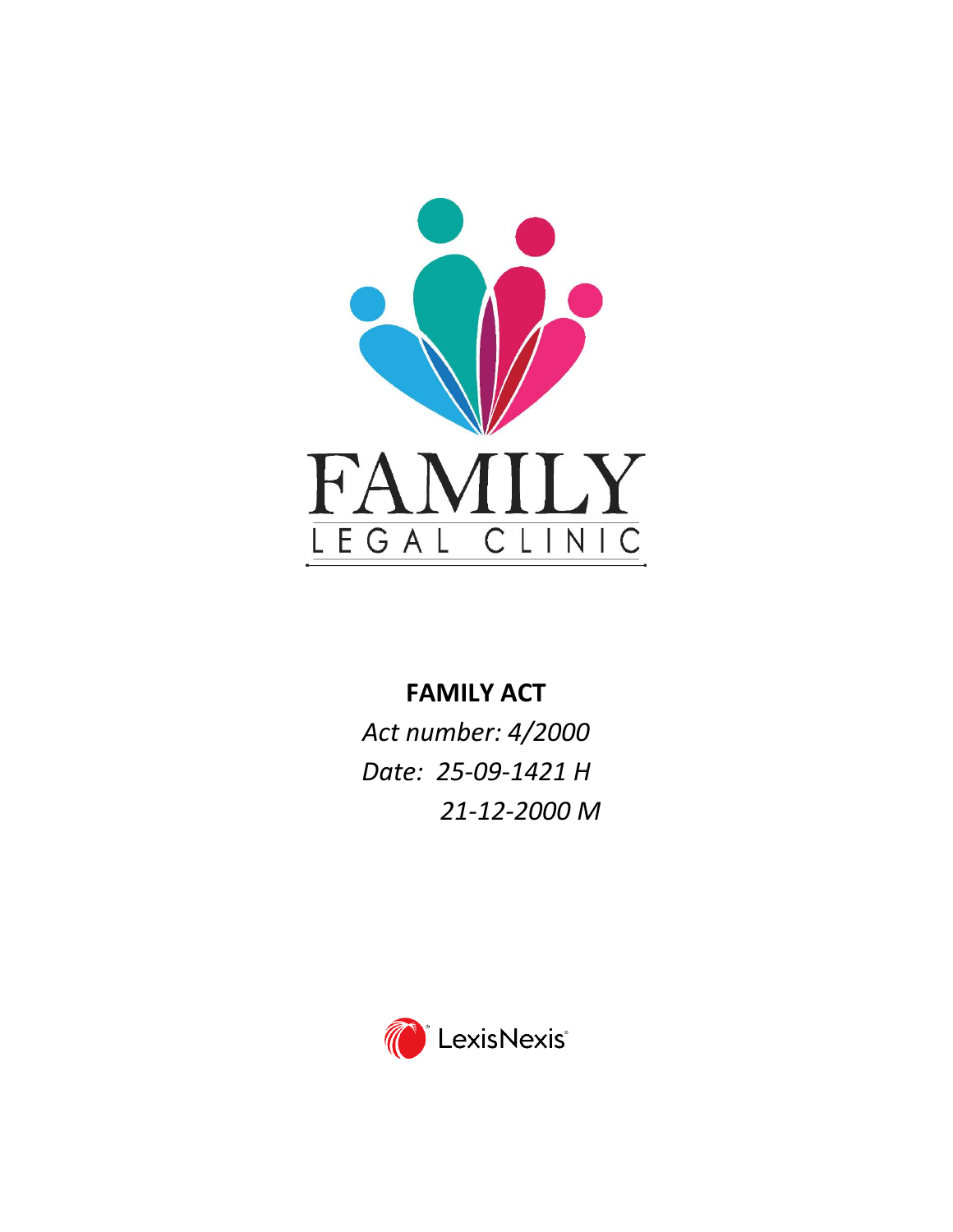

*Act number: 4/2000 Date: 25-9-1421 H 21-12-2000 M*

## **FAMILY ACT**

- *Introduction and short title* **1.** (a) This Act provides the guidelines to be followed in the Maldives about marriage, divorce, payment of maintenance, custody, guardianship, attribution of legitimacy of children, proof of paternity and other matters relating to family life.
	- (b) This Act may be cited as the "Family Act".

## **MARRIAGE**

- *Marriage* **2.** A marriage between a Maldivian national and another Maldivian national, or a Maldivian national and a foreign national shall be solemnized in accordance with the provisions of this Act.
- *Solemnization of Marriage*  **3.** (a) A marriage in the Maldives may be solemnized only by a Judicial *Mauzun*, upon an offer of marriage by one party to the other party, and that offer having been accepted by the other party, and in the presence of the judicial guardian of the bride and two witnesses, with the *wali* of the judicial guardian of the bride, and having fulfilled all the requirements and formalities stipulated in this Act for solemnization of a marriage.
	- (b) For the purposes of subsection (a) of this section, the judicial guardian of the bride shall be deemed to be present at the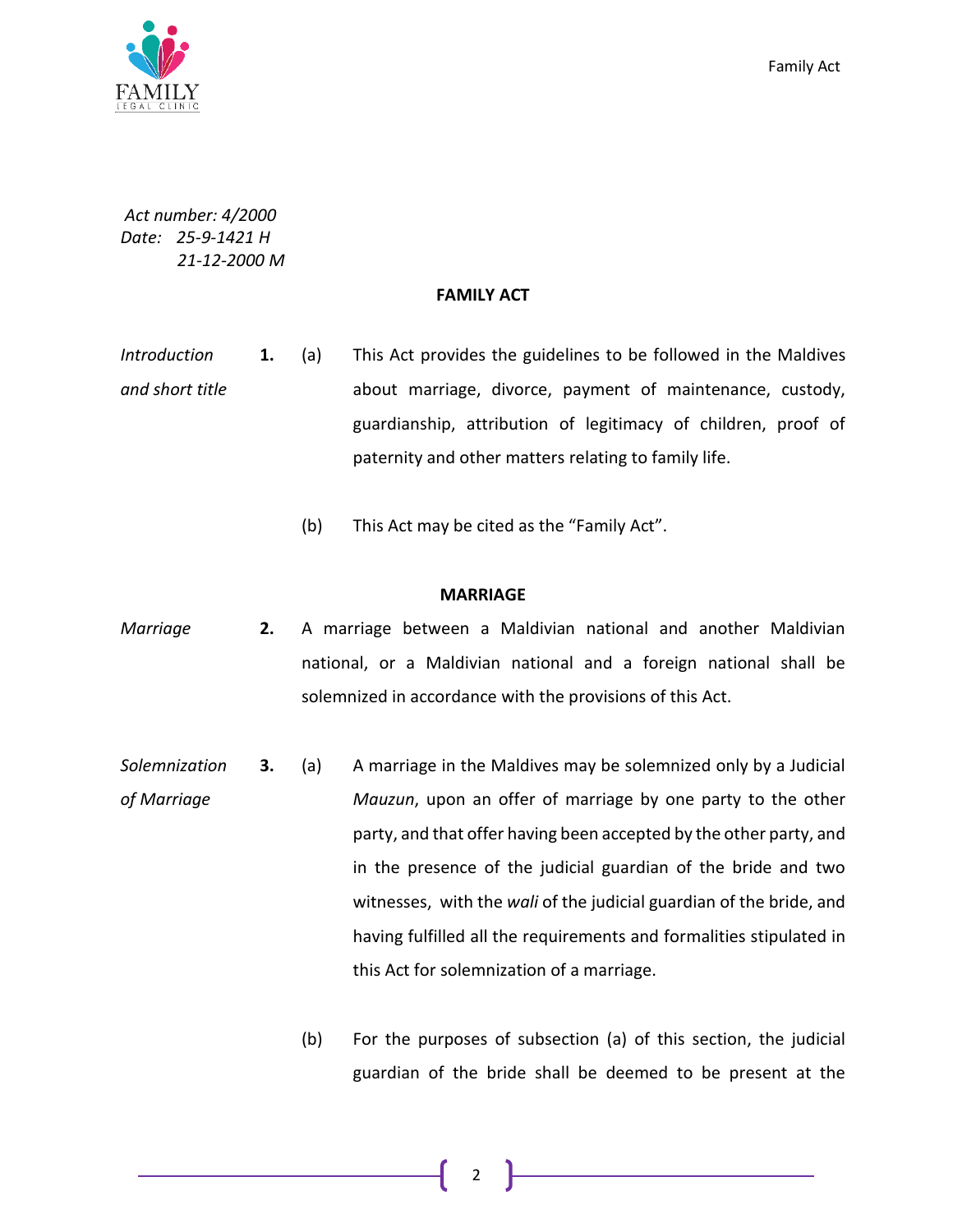

solemnization of the marriage where judicial consent under circumstances provided in section 9(b) of this Act is received by the Judicial *Mauzun* in accordance with section 9(c), or where the *wali* has been delegated to another person, then by the presence of that person.

- *Minimum age of marriage* **4.** (a) With the exception of the circumstances provided in subsection (b) of this section, a marriage under this Act may only be solemnized if both the parties desirous of contracting the marriage has reached 18 years of age in accordance with the Gregorian Calendar.
	- (b) Where a person who has not reached 18 years of age in accordance with the Gregorian Calendar makes an application for marriage, the Registrar of Marriages has the discretion to grant approval for solemnization of that marriage, if that person has attained puberty, and upon having considered the person's physical well-being, financial capabilities, and his reasons for contracting the marriage.
- *Permissible marriages* **5.** Marriage shall only be contracted with a person who is not prohibited from marrying him according to the principles of Islamic *shariah*.
- *Marriage of a woman during subsistence of*  **6.** (a) A person's wife, or a woman to whom marital rights of a man may be attributed (a woman under the *ismath* of a man), shall not contract a marriage with another man.

*her marriage*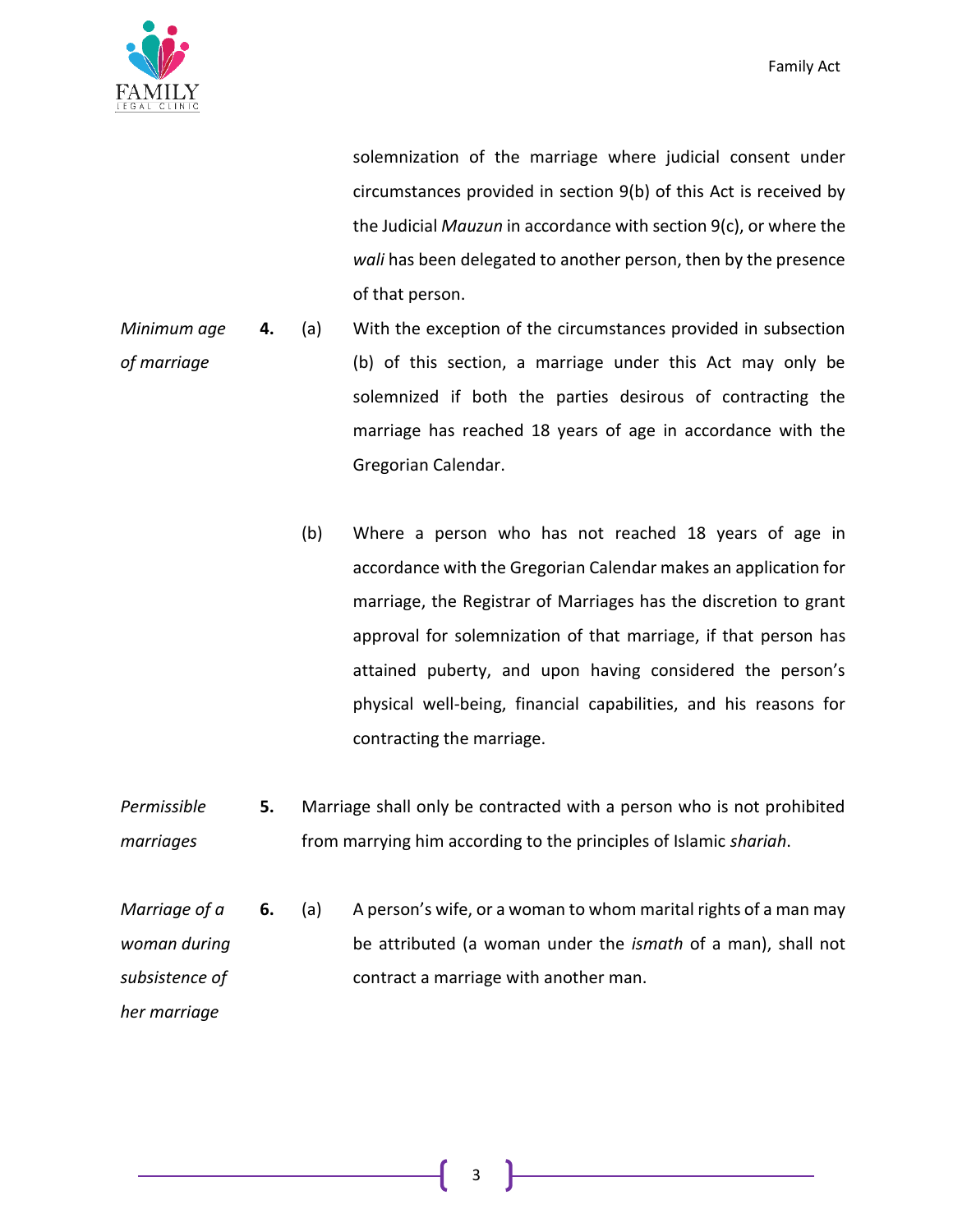

- (b) A woman observing the period of *iddah* following a revocable divorce shall not contract any marriage except with her erstwhile husband.
- (c) A woman who has been divorced three times by the same husband shall not contract marriage with her erstwhile husband except after being divorced and observing the period of *iddah* of a marriage contracted with another man, and that marriage having been consummated.
- (d) A widow of a man shall not contract a new marriage except after having observed a period of 4 months and 10 days according to the *hijri* calendar, from the date of her husband's death.
- *Number of simultaneous marriages a man can*  **7.** A man shall not contract marriages with more than 4 women simultaneously. For the purpose of this section, a woman shall be deemed to be a woman in simultaneous marriage with a man, if she is observing a period of *iddah* in respect of such a man.
- *contract*
- *Marriage with non-Muslims* **8.** (a) A Maldivian woman may not contract a marriage with a non-Muslim man.
	- (b) If any Maldivian man wishes to contract a marriage with a non-Muslim woman, that marriage may only be solemnized if the non-Muslim woman is permitted by Islamic s*hairah* to contract a marriage with a Muslim man.
- *Consent and wali* **9.** (a) A marriage may only be observed and registered under this Act where both parties to the marriage have given their consent to contract the marriage. In addition, *wali* of the bride's judicial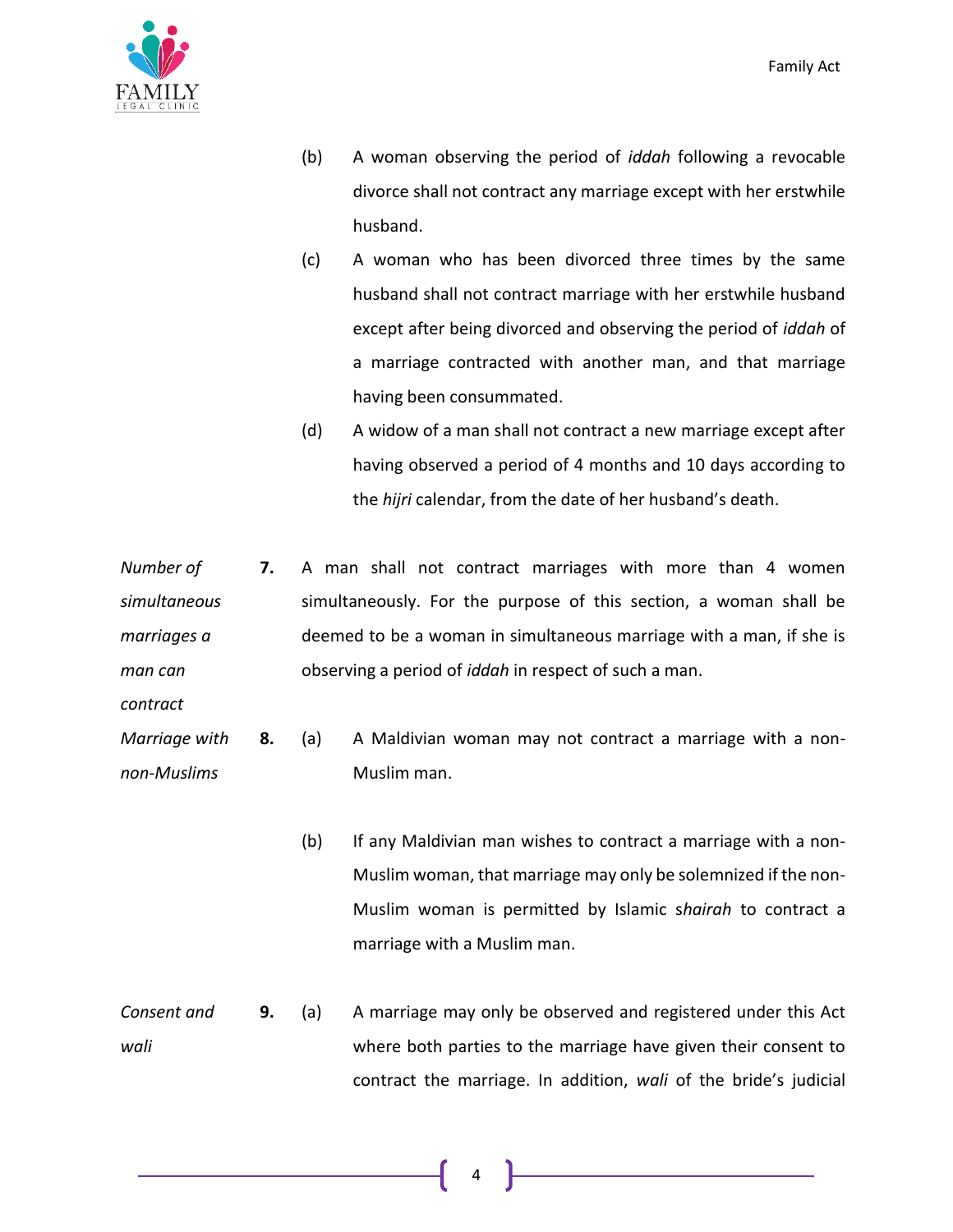

guardian or judicial consent in accordance with subsection (b) of this section should be obtained.

- (b) Where it is not possible to obtain *wali* of the bride's judicial guardian due to any of the following circumstances, the marriage may be solemnized with judicial consent:
	- (1) no judicial guardian is alive who inherits the *wali* by lineage;
	- (2) *wali* is withheld by the judicial guardian without reasonable cause;
	- (3) whereabouts of the judicial guardian is unknown;
	- (4) judicial guardian lacks the requirements to grant *wali*.
- (c) Where judicial consent is required for solemnization of marriage, and it is established before the Court that one of the circumstances stipulated in subsection (b) of this section exists, such judicial consent shall be entrusted in accordance with the Rules made under this Act to the Judicial *Mauzun* responsible for solemnizing that marriage.
- *Dowry* **10.** (a) The woman contracting a marriage shall be entitled to the dowry upon solemnization of the marriage in accordance with the principles of Islamic *shariah*. It shall be an obligation on the man contracting the marriage to give the dowry in accordance with the principles of Islamic *shariah*.
	- (b) It is the right of the woman contracting a marriage to determine the nature and amount of dowry, and to receive it. No other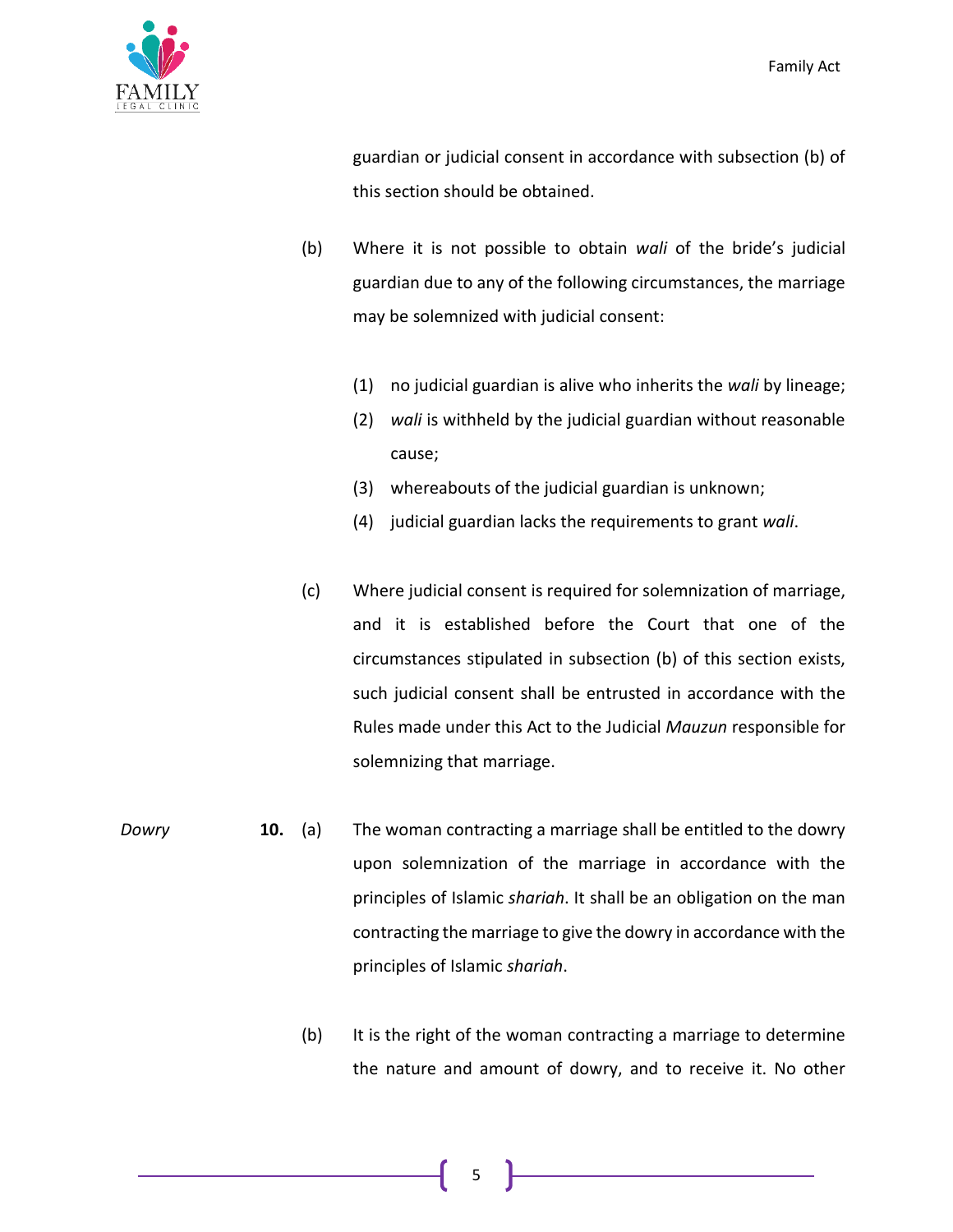

person shall have any right to make any decisions in respect of the foregoing.

- (c) Any item of value or any benefit or work which is permissible under Islamic *shariah* shall suffice as dowry.
- *Observing a nuptial agreement* **11. [**(a)**]** This Act does not prevent parties to a marriage from forming a nuptial agreement in writing, including in the agreement, the basic principles to be observed in the marital relationship between the parties to a marriage, and complying with such an agreement.

*Amendment: allocated as subsection (a) of this section, by virtue of section (1) of 9/2016*

- **[**(b) The agreement stated in subsection (a) of this section shall be formed in accordance with the principles of Islamic *shariah*.**]** *Amendment: inserted by virtue of section (1) of 9/2016*
- *Polygamous marriage* **12.** (a) Polygamous marriage may be solemnized only upon being approved by the Registrar of Marriages subsequent to an application being made to the Registrar of Marriages in accordance with this Act and Regulations made under it by a man desirous of contracting such a marriage.
	- (b) Polygamous marriage may be approved after having considered the financial competence of the man to maintain his wives and other dependents under his care and if the reasons for contracting the marriage based on principles of Islamic *shariah* are acceptable to the Registrar of Marriages.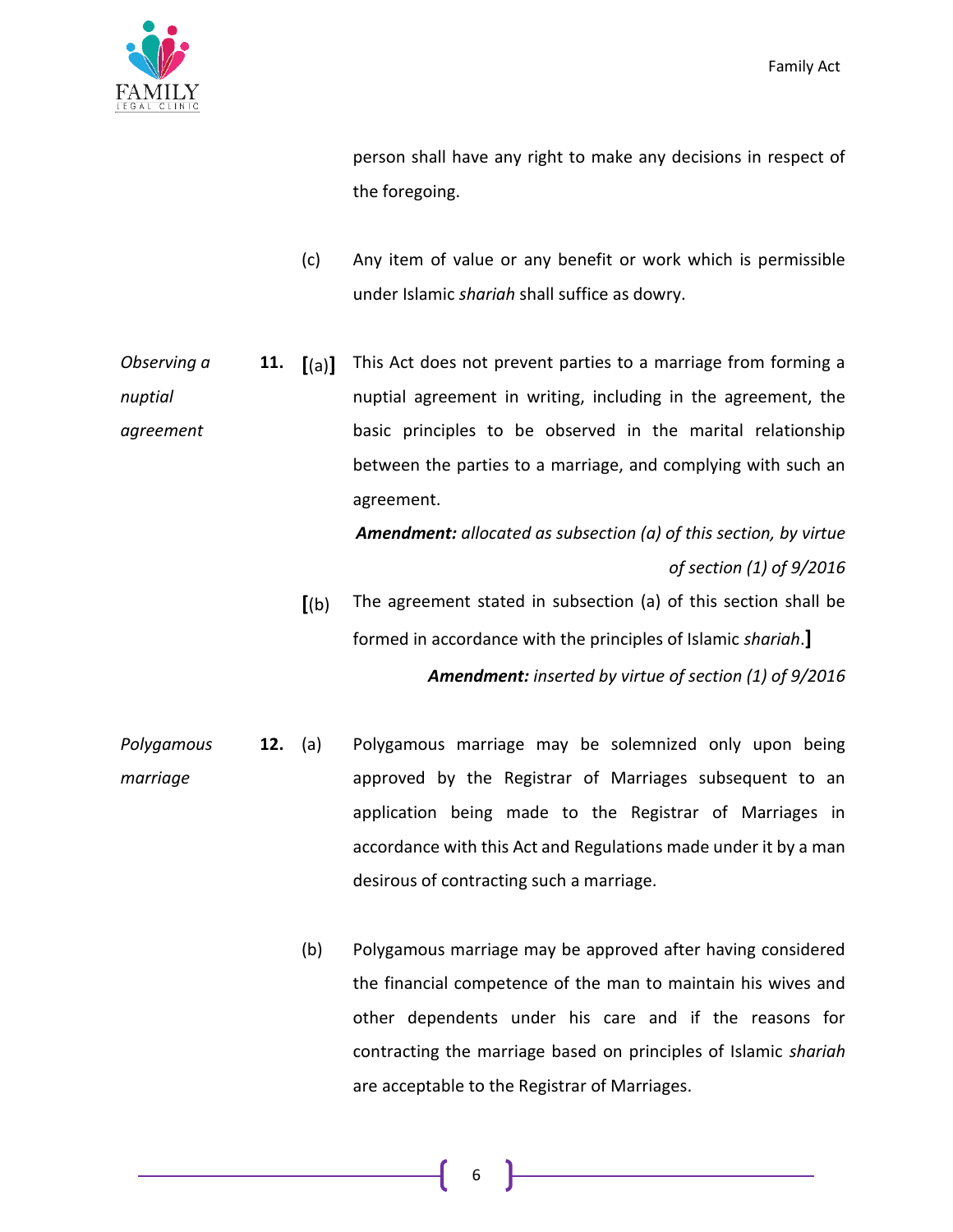

- *Void marriages* **13.** Any marriage that does not fulfil the conditions required under Islamic *shariah* for a valid marriage shall be void.
- *Approval for solemnization* **14.** (a) Registrar of Marriages shall grant the approval to solemnize marriages. No marriage may be solemnized without the approval of the Registrar of Marriages.
	- (b) Approval to solemnize a marriage is only granted if the proposed marriage meets the conditions required to be fulfilled under Islamic *shariah* and the law.
- *Application for marriage* **15.** An application for solemnization approval shall, in accordance with this Act and Regulations made under it, be filed with the Registrar of Marriages by the two parties wishing to contract that marriage, at least 7 days prior to the date proposed for solemnization of the marriage.
- *Marriage between*  **16.** A marriage between a Maldivian national and a foreign national may only be solemnized upon fulfillment of following conditions:

*Maldivians and* 

- *foreigners* (a) the man and the woman proposing to contract the marriage satisfy the conditions required for a valid marriage under Islamic *shariah*.
	- (b) the man is financially competent in accordance with the principles held by the competent Court of Law in the Maldives and Islamic *shariah* to bear the expenses of maintaining a family, where a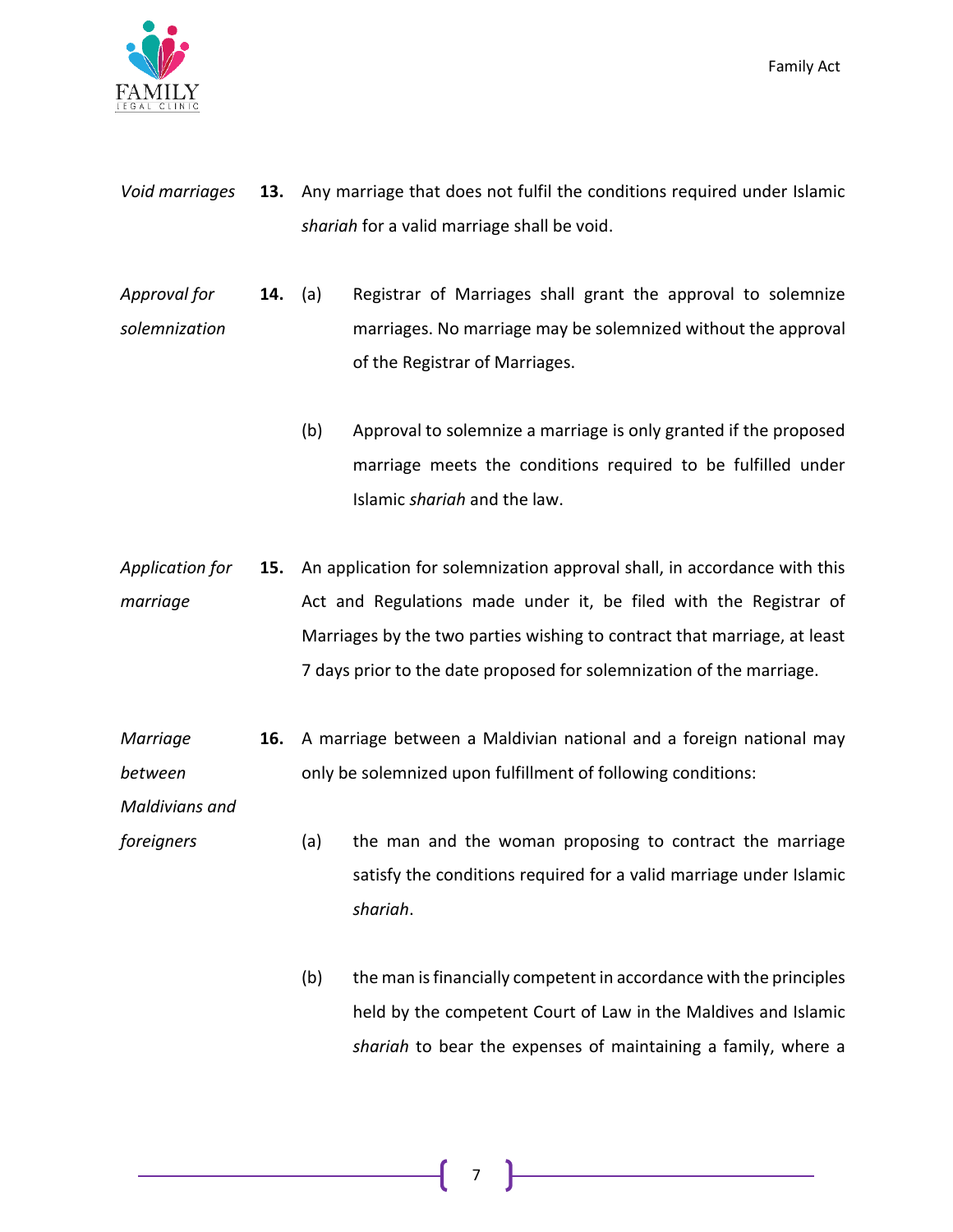

man of foreign nationality proposes to contract a marriage with a Maldivian woman.

- *Declaration by a man of foreign nationality* **17.** Where a marriage is to be contracted between a man of a foreign nationality and a Maldivian woman, the foreign national shall, prior to contracting the marriage, sign a declaration accepting the obligations on him under this Act and Regulations made under it.
- *Marriage between Maldivians and foreigners prior*  **18.** The principles stipulated in section 33 and 34 of this Act shall apply in respect of marriages solemnized between Maldivians and foreigners prior to the commencement of this Act as well.

*to this Act*

# **REGISTRATION OF MARRIAGES**

- *Registration of marriage* **19.** (a) Marriages solemnized in the Maldives; marriages between Maldivian citizens solemnized abroad, and marriages solemnized between Maldivian citizens and foreign nationals, shall be registered in accordance with the provisions of this Act.
	- (b) Any marriage solemnized in contravention of this Act shall not be registered under this Act.
	- (c) A marriage stated in subsection (a) of this section may be registered under this Act upon payment to the Registrar of Marriages a fee stipulated in the Regulations made under this Act.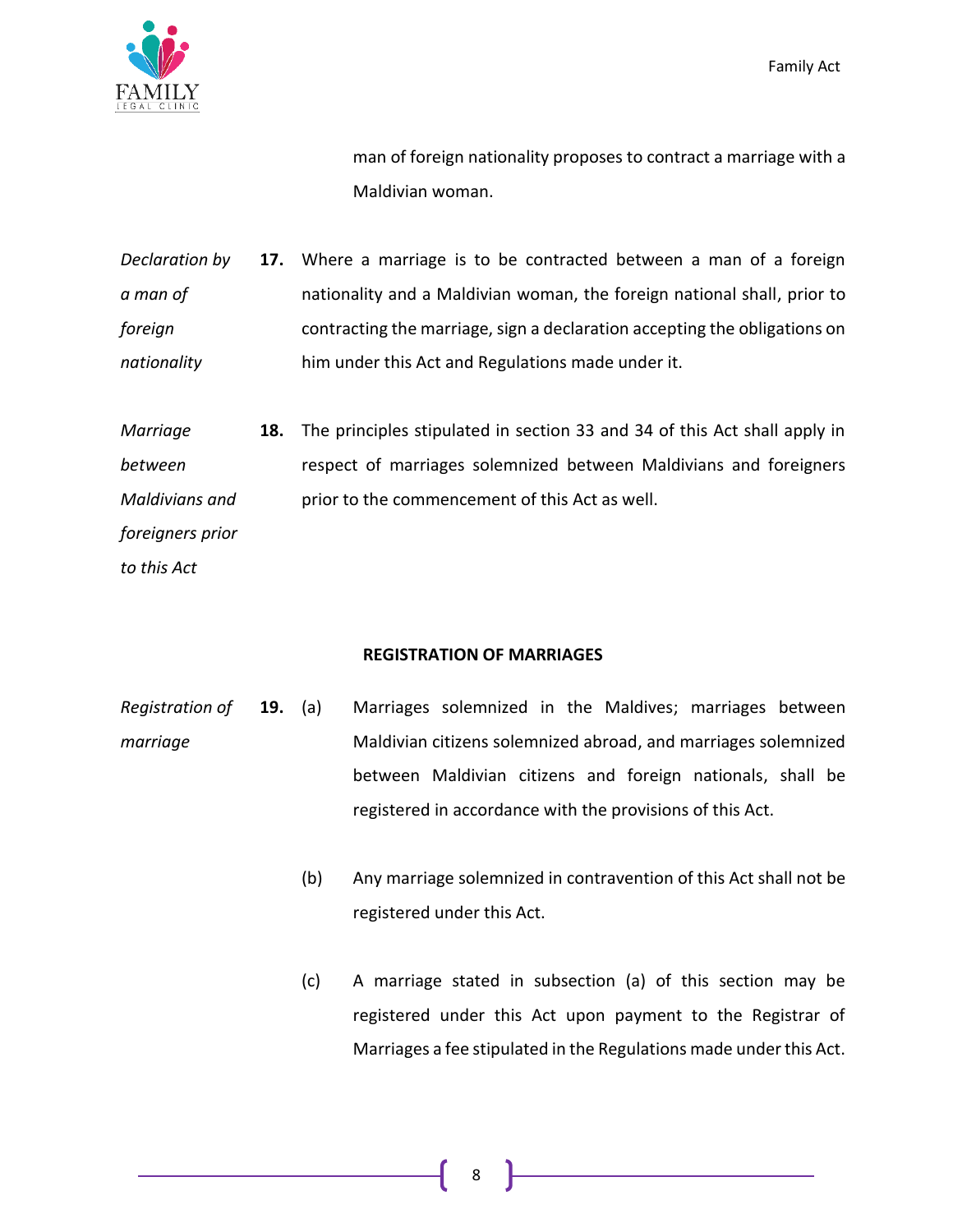

*Marriage Register* **20.** (a) A Marriage Register shall be kept to record the particulars of all marriages registered under this Act.

> (b) The Registrar of Marriages shall keep and maintain the Marriage Register and record the particulars of marriages solemnized in accordance with this Act and the Regulations made under it.

*Rectification of errors in the Marriage Register* **21.** If any particulars entered in the Marriage Register in respect of a marriage is proved to be untrue, the Registrar of Marriages shall, in the presence of the two parties to that marriage; or if they are deceased, in the presence of two witnesses, rectify the untrue entry by striking-off that entry, and entering the correct particulars and placing his signature.

*Marriages solemnized abroad* **22.** Where a Maldivian contracts marriage in a country where there is an official representative office of the Maldives, he shall within two months from the date of contracting the marriage make an application to that office to register the marriage in accordance with the provisions of this Act and Regulations made under it. If the marriage was contracted in a country where there is no official representative office of the Maldives, an application to register the marriage in the Maldives in accordance with this section shall be made within 6 months from the date of contracting such marriage.

#### **DIVORCE AND DISSOLUTION OF MARRIAGE**

*Application to divorce* **23.** (a) Where a husband is desirous of divorcing his wife, he may only do so with the leave of the Judge after the husband has submitted to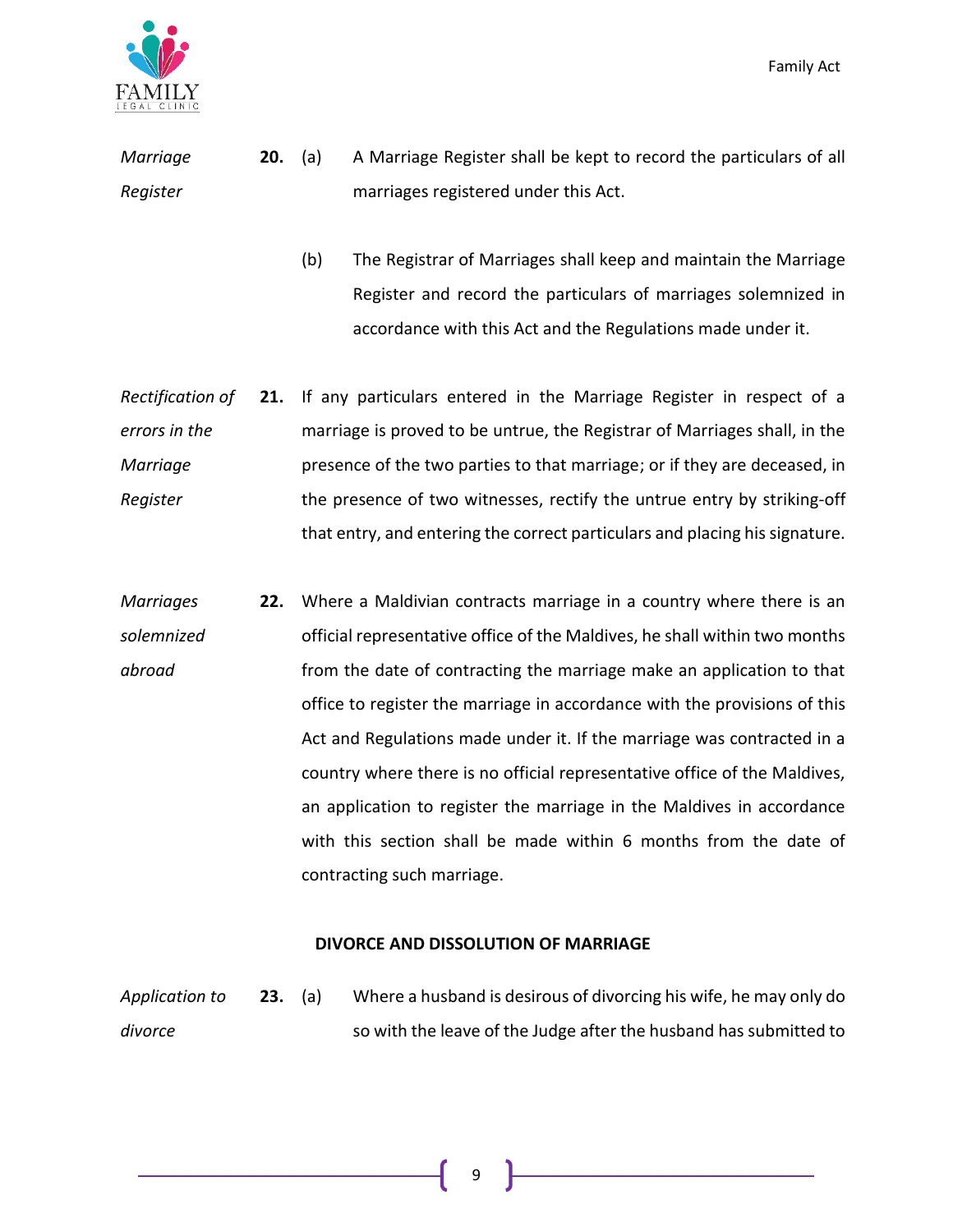

the relevant court, an application containing particulars, as may be required by Regulations made under this Act.

- (b) Where an application is made to the court in accordance with subsection (a) of this section by a husband to the effect that he is desirous of divorcing his wife, and where both parties have been summoned to the court and the wife does not object to being divorced, the husband may then divorce his wife in court with leave of the Judge.
- (c) Where an application is made to the court in accordance with subsection (a) of this section by a husband to the effect that he is desirous of divorcing his wife, and the wife expresses her desire to remain in that marriage with the husband, the Judge shall then refer the matter to the conciliation division for family matters of the relevant court. Where the matter arose in an island where its court lacks such a division, the Judge shall in accordance with section 25 of this Act work towards conciliation between the couple.
- (d) Where the conciliation division for family matters informs the Judge that efforts towards reconciliation between the couple in accordance with section 25 of this Act was unsuccessful, and where the Judge is satisfied that the parties to the marriage may not be able to peacefully continue in that marriage, the Judge shall then grant leave to the husband to divorce his wife.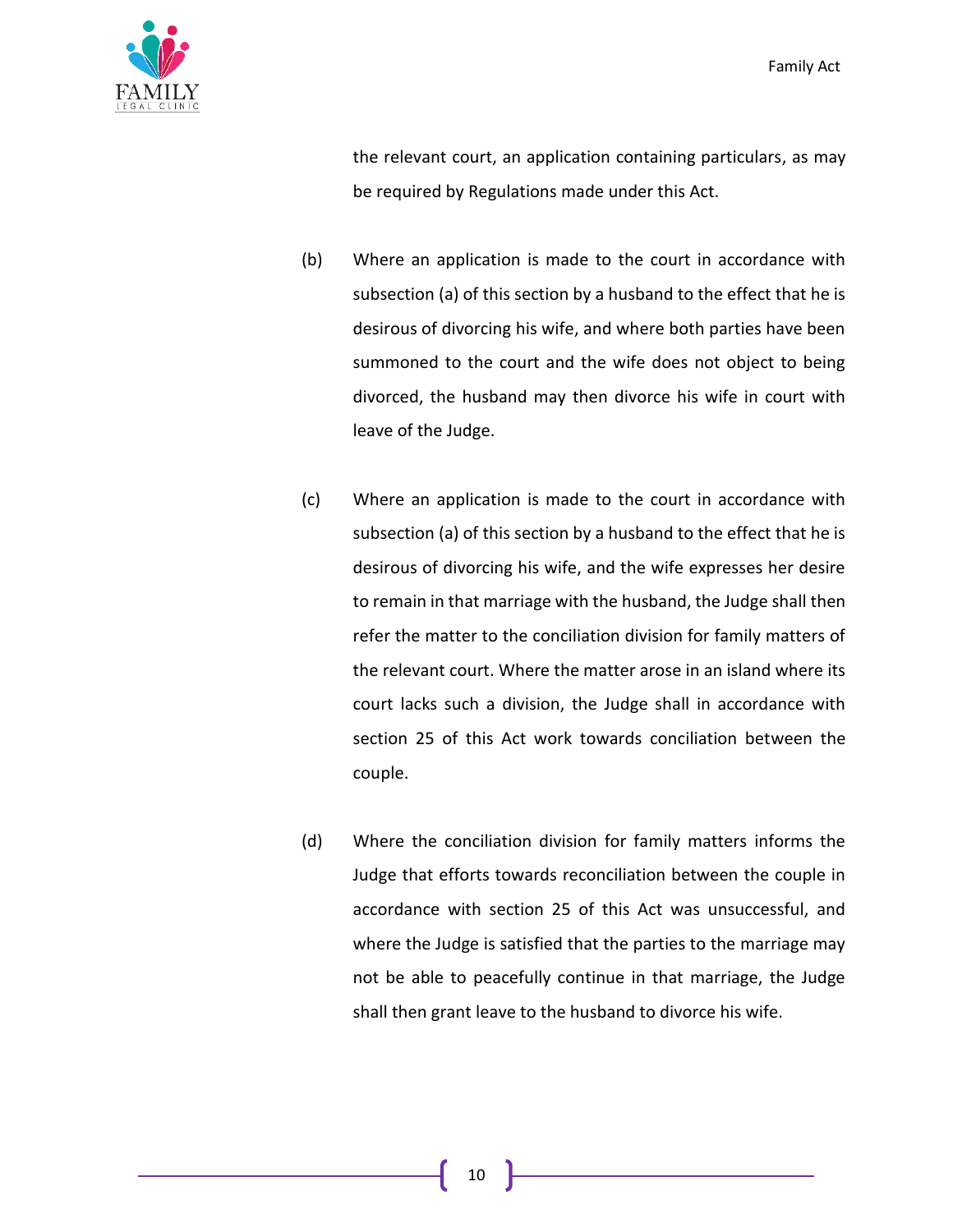

- (e) Where the conciliation division for family matters informs the Judge that efforts towards reconciliation between the couple in accordance with section 25 of this Act was successful, or where the couple themselves communicate to the court of their reconciliation by any other means, applications for divorce made to the court by the husband shall be revoked.
- *Application for divorce* **24.** (a) A wife may, in accordance with the Regulations made under this Act, make an application to the competent court for divorce on any of the following grounds:
	- (1) commission of an act by the husband that damages the reputation of the wife;
	- (2) cruelty by husband towards wife;
	- (3) compulsion by husband towards the wife to commit an act deemed unlawful by religion;
	- (4) abstinence by husband, without just cause, from performing sexual intercourse with the wife for a period exceeding 4 months.
	- (b) Where an application is made to the court in accordance with subsection (a) of this section by a wife seeking a divorce, and where on examination of the matter it is found that the grounds of application for dissolution does not fall within the grounds provided in section 28 of this Act, the Judge shall then refer the matter to the conciliation division for family matters of the competent court. Where the matter arose in an island where its court lacks such a division, the Judge shall, in accordance with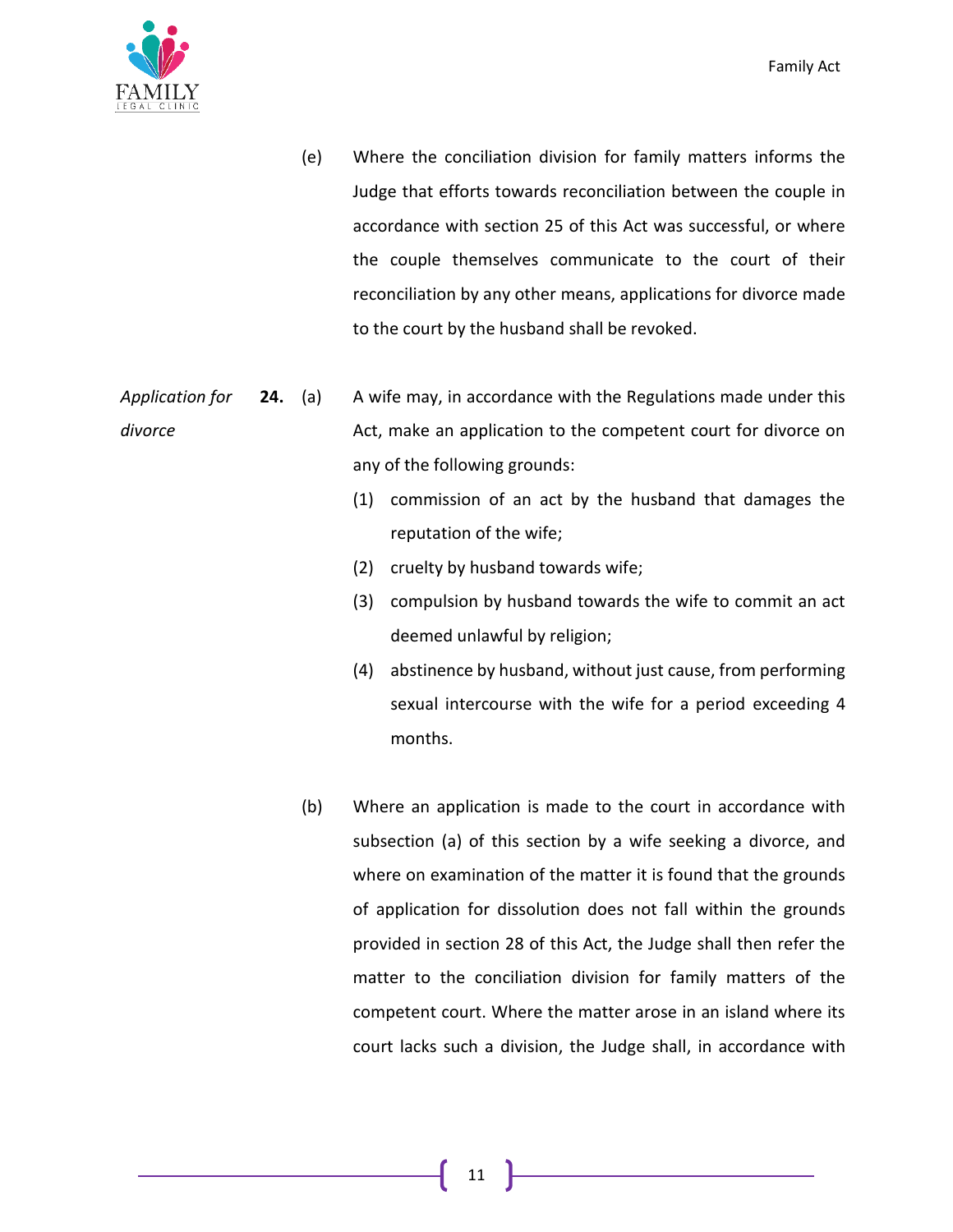

section 25 of this Act work towards conciliation between the couple.

- (c) Where the conciliation division for family matters informs the Judge that efforts towards reconciliation between the couple in accordance with section 25 of this Act was unsuccessful, and where the Judge is satisfied that the parties to the marriage may not be able to peacefully continue in that marriage, the court shall then dissolve the marriage between the couple by a *baayin* divorce.
- (d) Where the conciliation division for family matters informs the Judge that efforts towards reconciliation between the couple in accordance with section 25 of this Act was successful, or where the couple themselves communicate to the court of their reconciliation by any other means, applications for divorce made to the court by the wife shall be revoked.
- *Conciliation* **25.** (a) When a matter is referred to the conciliation division for family matters for conciliation, pursuant to sections 23 and 24 of this Act, or upon submission of a similar matter to the court in islands where such a division is not available, the conciliation division or the court shall as soon as practicable, begin the process of conciliation between the couple. Conciliation process shall be completed in all such cases within 3 months of the matter being referred or submitted.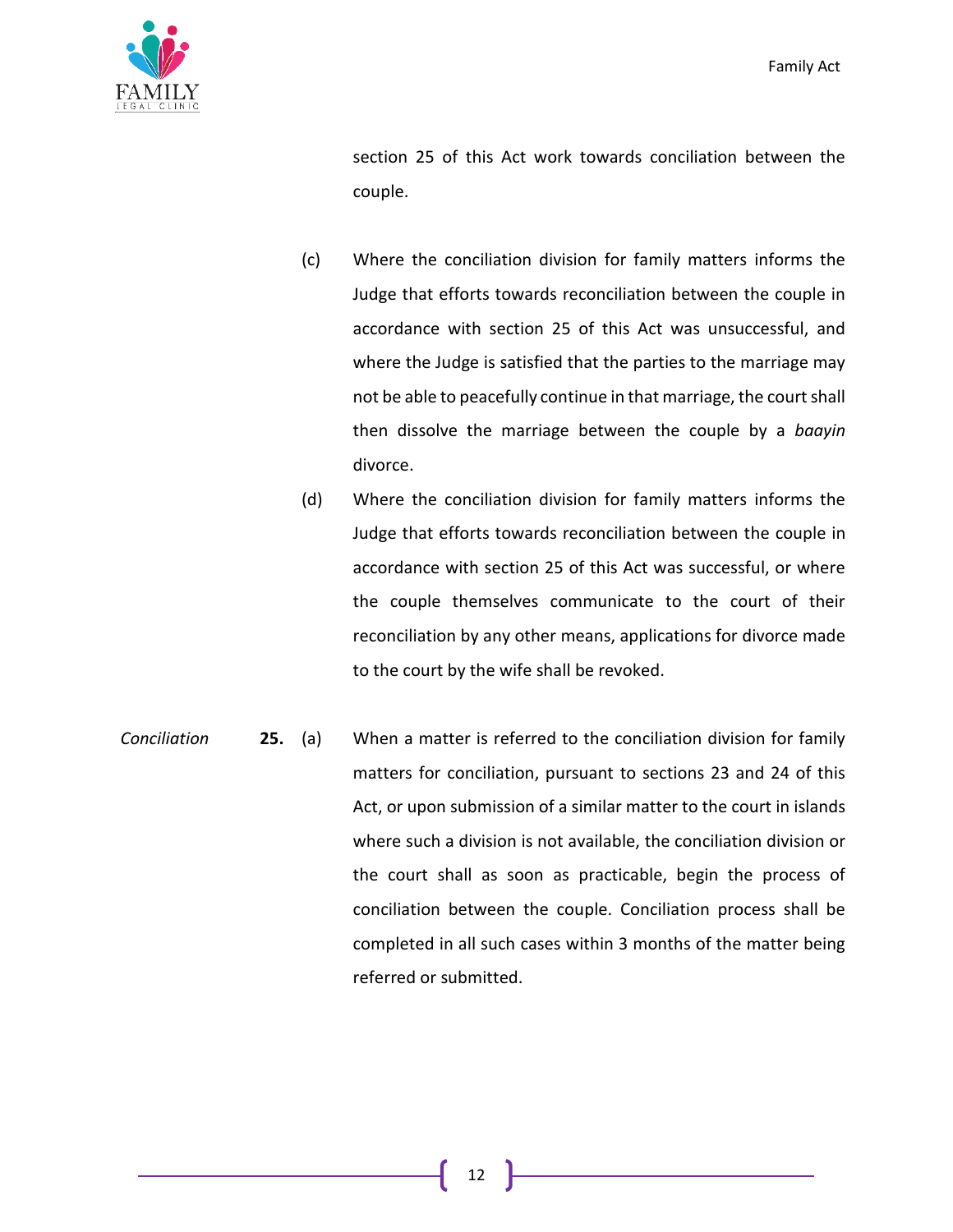

- (b) Conciliation process as provided for in subsection (a) of this section shall be conducted in accordance with this Act and Regulations made under it.
- (c) In conducting the conciliation process as provided for in subsections (a) and (b) of this section, priority shall be given to summon the couple and those relatives of theirs who possess knowledge in respect of the dispute.
- *Revival of marriage* **26.** (a) Revival of a marriage shall be by way of an application to the court and in accordance with the principles of Islamic *shariah,* where the divorce is a revocable or *raj'ee* divorce and the revocation is made in the Maldives. However, the court may not revive their marriage if the woman objects to the revival, and if her reasons for so doing is acceptable under Islamic *shariah*.
	- (b) The Court shall send to the Registrar of Marriages the particulars of the marriage so revived, where a marriage is revived in court as provided in subsection (a) of this section.
	- (c) Where the court has decreed a divorce under sections 24, 27, or 28 of this Act, or made an order for dissolution of the marriage by *faskh*, such marriage shall not be capable of revival.
- *Khul'u divorce* **27.** This Act does not prevent an application being made to the court for a *khul'u* divorce by agreement, where the parties to the marriage agree that the wife may seek a divorce from her husband by giving him something of value.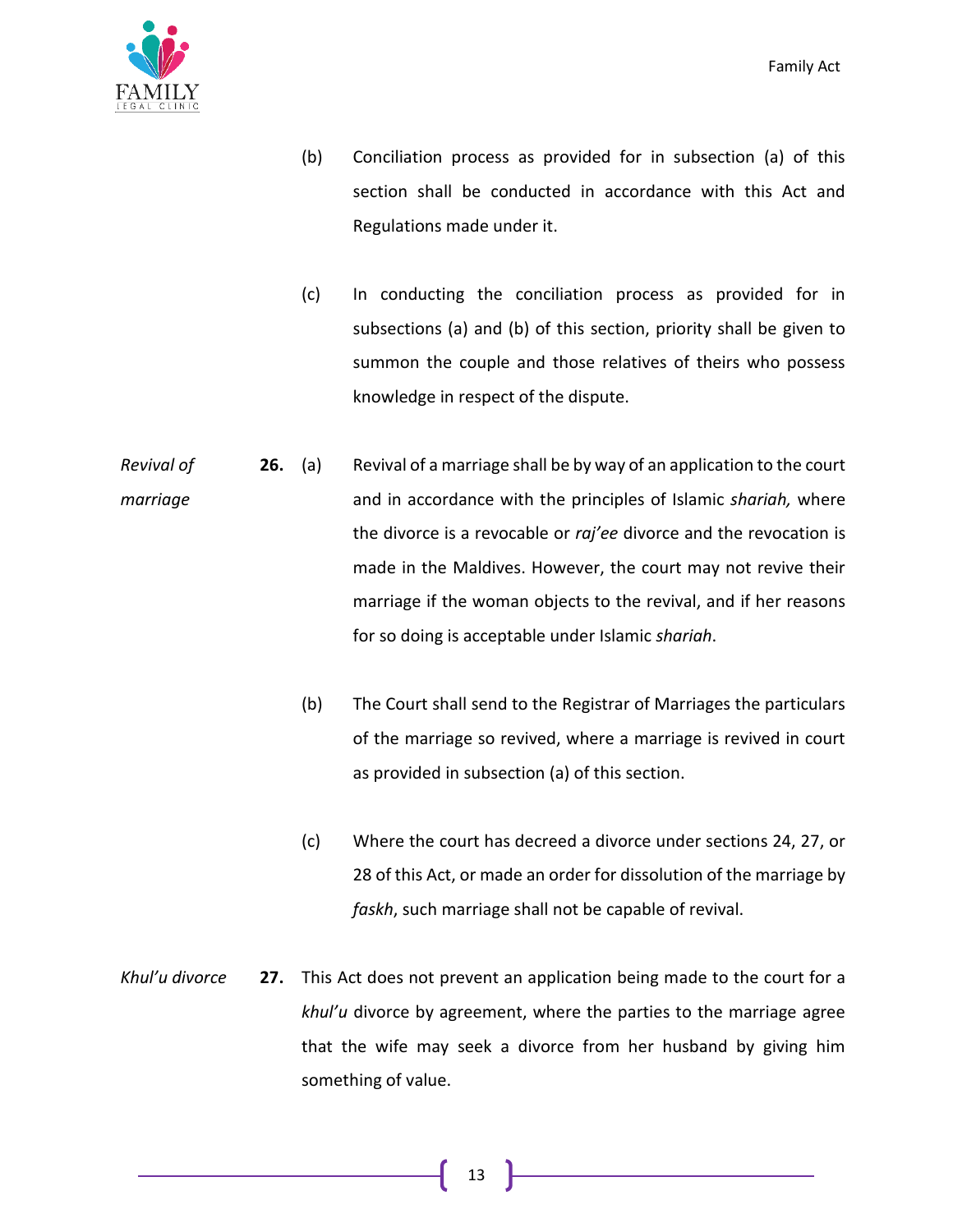

- *Faskh* **28.** Where a woman makes an application to the court for divorce on account of any of the following grounds; the court shall dissolve that marriage without referring the matter to the conciliation division for family matters stated in section 25 of this Act.
	- (1) lapse of a period exceeding one year during which time whereabouts of the husband is unknown;
	- (2) failure on the part of the husband to provide the wife with maintenance for three consecutive months, which matter was filed in the court twice and order for payment of maintenance was made each such time and the husband continues to be in default of those orders;
	- (3) ignorance on the part of the wife at the time of marriage of the husband's impotence and the court having been satisfied that sufficient evidence exists as to the impotence of the husband subsequent to the claim made by wife after contracting that marriage;
	- (4) insanity of the husband for a period of 2 years;
	- (5) the husband suffering from a communicable and dangerous disease for which a cure is yet to be found;
	- (6) occurrence of any other event under Islamic *shariah*, which permits the marriage to be dissolved by *faskh*.
- *No triple divorce in a single pronouncement* **29.** A husband may not divorce his wife by a triple divorce uttered in a single pronouncement. The act of a husband divorcing his wife will be deemed a single act of divorce, irrespective of words used or number of times they are uttered in the pronouncement for effecting the divorce.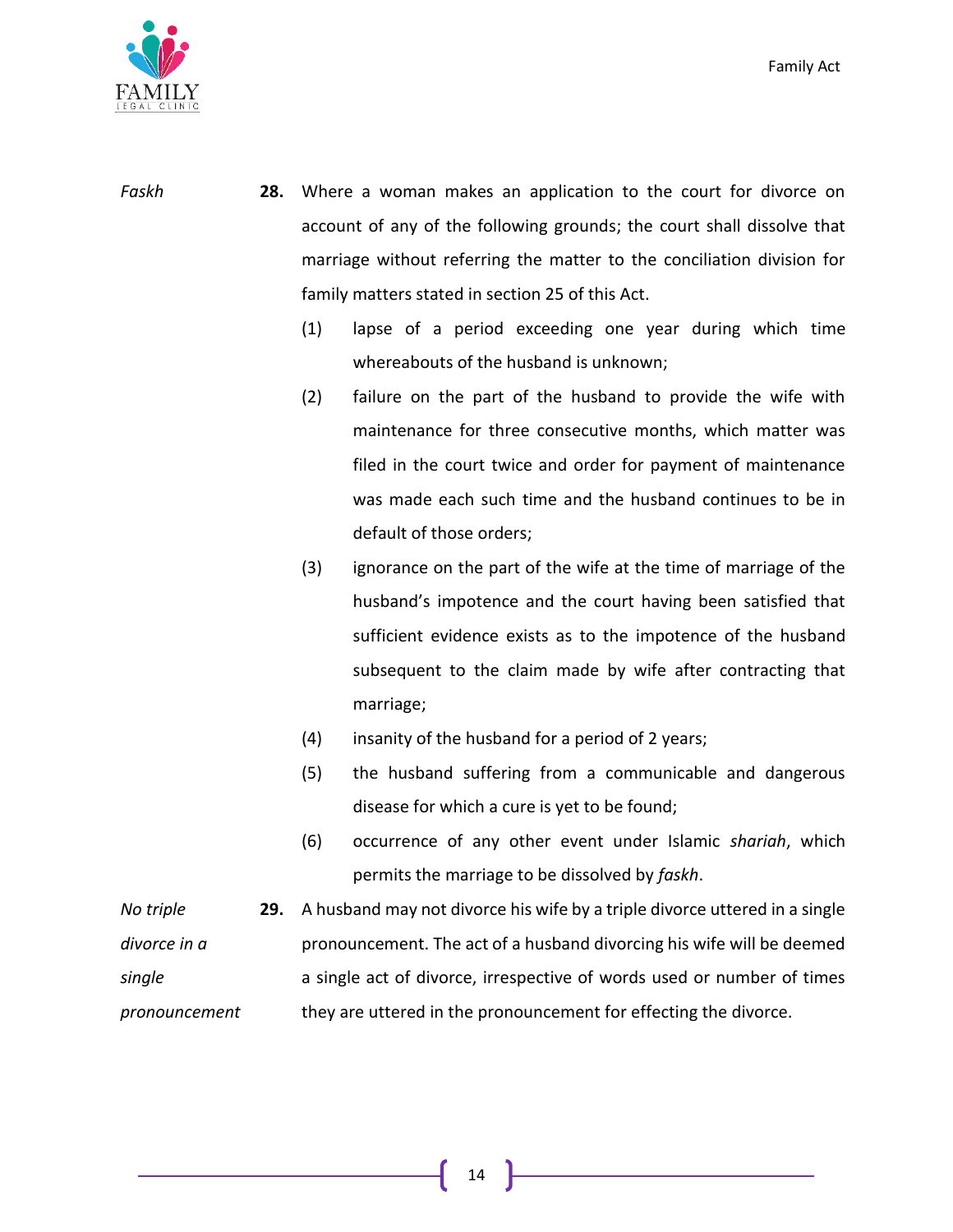

- *Presumption of death* **30.** Under circumstances which lead to inference of the husband's death, and the husband has not been heard of for a period of 4 years, the contract of marriage shall come to an end from the date the court pronounces the death of the husband after examining the matter.
- *Registration of divorce and Divorce Register* **31.** The Registrar of Marriages shall register in and enter the particulars of divorces decreed in accordance with this Act and Regulations made under it in the divorce register and keep and maintain that register.
- **[***Equitable distribution of matrimonial property prior to divorce* **32.** (a) Prior to granting leave to divorce, or dissolving the marriage, or registration of the divorce, the court shall have the power to distribute equitably between the married couple in accordance with the provisions of this section, the matrimonial property acquired by them during the subsistence of their marriage, where a nuptial agreement had been made between them which makes provision for dealing with the matrimonial property acquired during the subsistence of their marriage in case of dissolution of marriage.
	- (b) Notwithstanding subsection (a) of this section, each party among the married couple shall be afforded all rights due to them under Islamic *shariah* fully, irrespective of whether the married couple had made a nuptial agreement between them or not.
	- (c) The court may move for an equitable distribution of property pursuant to subsection (a) of this section where a dispute arises between the married couple as regards the agreement made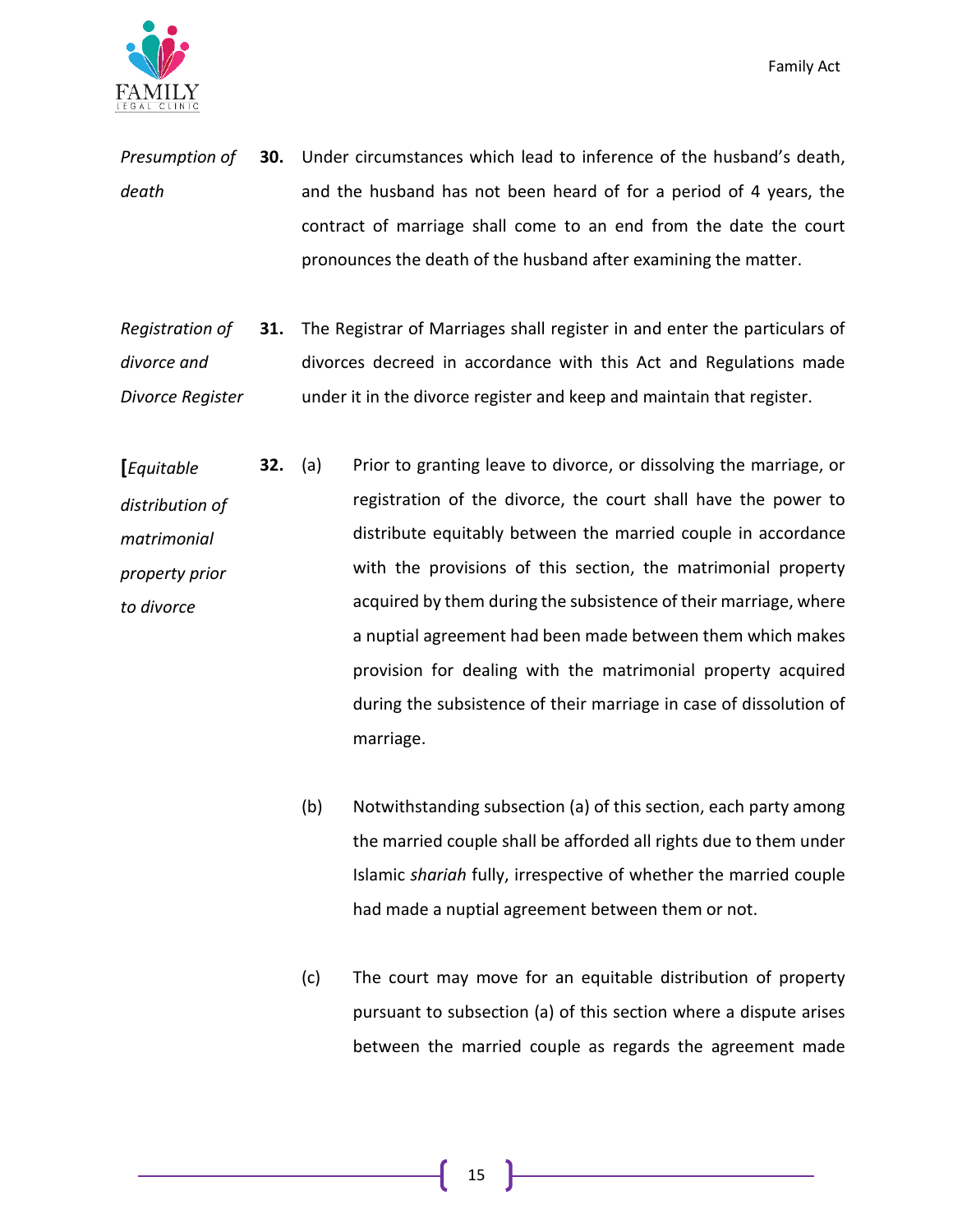

pursuant to section 11 of this Act, in dealing with the matrimonial property acquired during the subsistence of their marriage.

- (d) In addition to giving priority to the provisions stipulated in the agreement made pursuant to section 11 of this Act for dealing with the matrimonial property acquired during the subsistence of the married couple's marriage in case of dissolution of marriage, the following procedures shall be followed for equitable distribution of property by the court pursuant to subsection (a) of this section, for resolution of disputes between the couple in this regard:
	- (1) determination of the property or the amount of money, if there are matrimonial property or money acquired by the married couple during the subsistence of their marriage; and
	- (2) determination of the portion or amount due to the husband and wife from the property or money.
- (e) The court shall have regard to the following in deciding as to the matrimonial property or money acquired by the married couple during the subsistence of their marriage pursuant to subsection (d) (1) of this section:
	- (1) of the property or money which was individually acquired by the parties prior to the marriage, the portion of the property or money, which was utilized during the subsistence of the marriage, and which had achieved increments during that period may be deemed as matrimonial property jointly acquired during the subsistence of their marriage;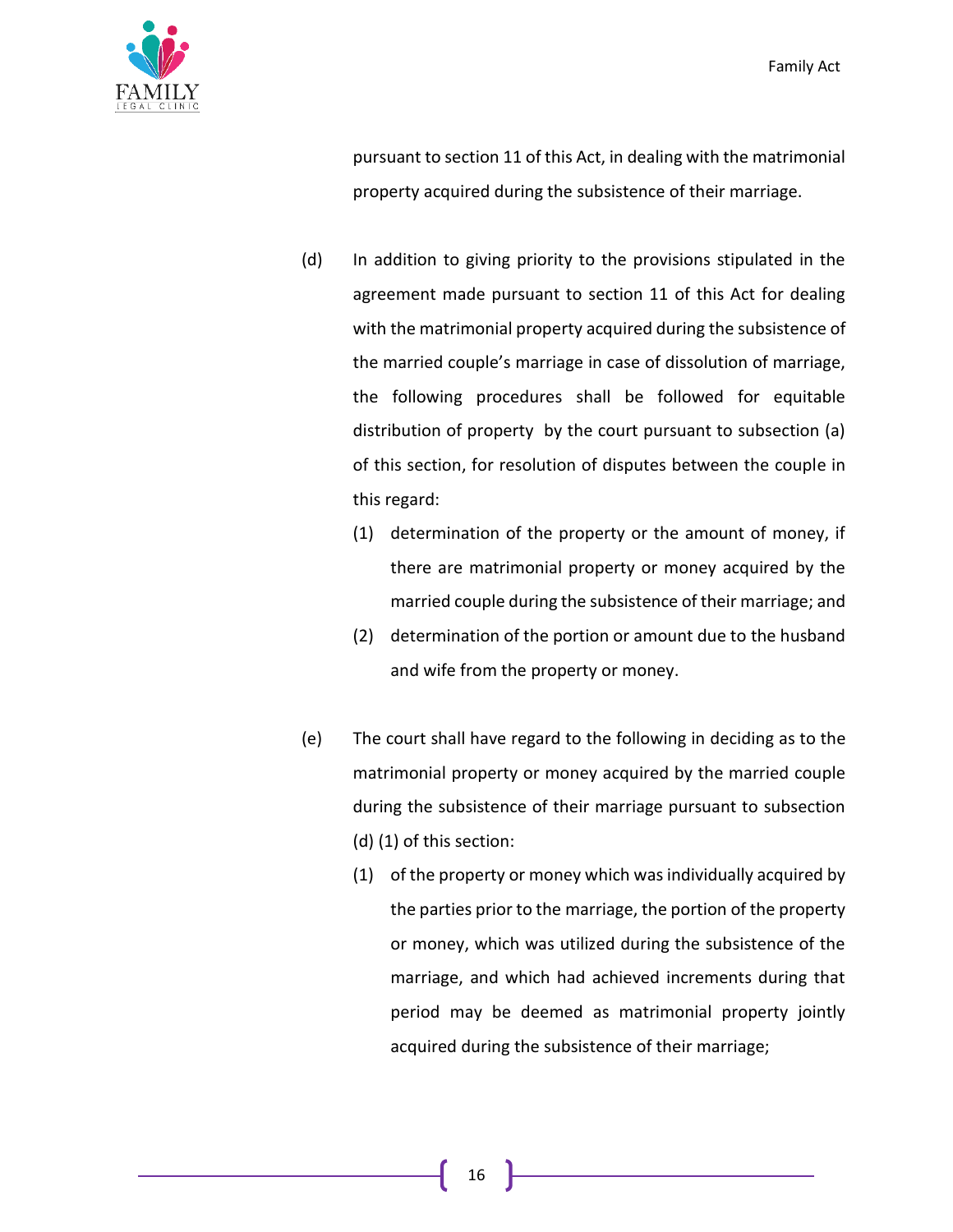

- (2) the title of the matrimonial property acquired during the subsistence of the marriage being registered in the name of or such money being in the possession of any one party shall not be conclusive proof of ownership attributable to that party.
- (f) The court shall have regard to the following in deciding as to the rightful portion due to the husband and wife as regards the matrimonial property or money acquired by the married couple during the subsistence of their marriage pursuant to subsection (d) (1) of this section:
	- (1) the extent of expenditure or effort put in by the parties individually to acquire the property or money;
	- (2) the duration of the marriage;
	- (3) the extent of contribution made by the woman as the wife or as the mother of the children during subsistence of the marriage towards its betterment, notwithstanding the fact that she may not have made any active physical or financial contribution towards acquisition of the property or money;
	- (4) any debts owing by either party which may be attributable to that property or money.
- (g) In dividing a matrimonial property equitably, instead of division of the property, the court has the power to order valuation of the property based on its current market value to determine its monetary value, and order that a portion of it be given to one of the parties among the married couple, and the property be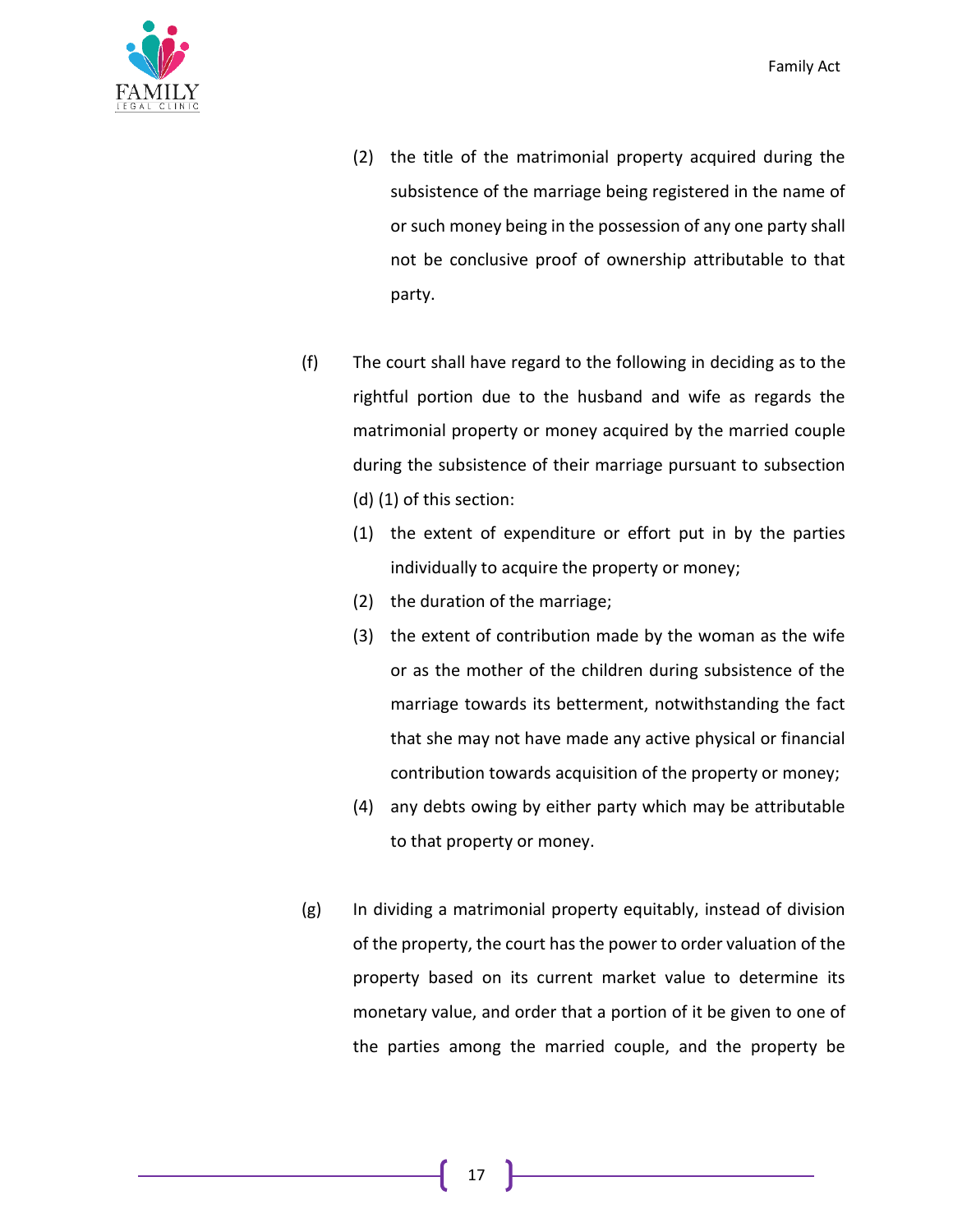

retained by the other, where the property by its nature is not capable of being divided.

- (h) A determination as to which party will retain the property after paying a portion of its value pursuant to subsection (g) of this section, shall be made by agreement of both parties.
- (i) Where the parties are unable to reach an agreement as stipulated in subsection (h) of this section, a determination as to which party will retain the property after paying a portion of its value shall be made by the court in accordance with the Regulations made under this Act.
- (j) For the purpose of this section, "jointly acquired matrimonial property" shall mean the movable property, immovable property, cash and other property and money stipulated in subsection (e)(1) of this section and the Regulations made under this Act, acquired jointly and individually by the parties to the marriage, during the subsistence of that marriage.
- (k) With the exception of the circumstance stipulated in subsection (l) of this section, property and money individually acquired by the parties, property and money in their individual names and, property and money they received by way of probate, gift or will prior to the marriage shall be interpreted as property and money individually acquired by the parties.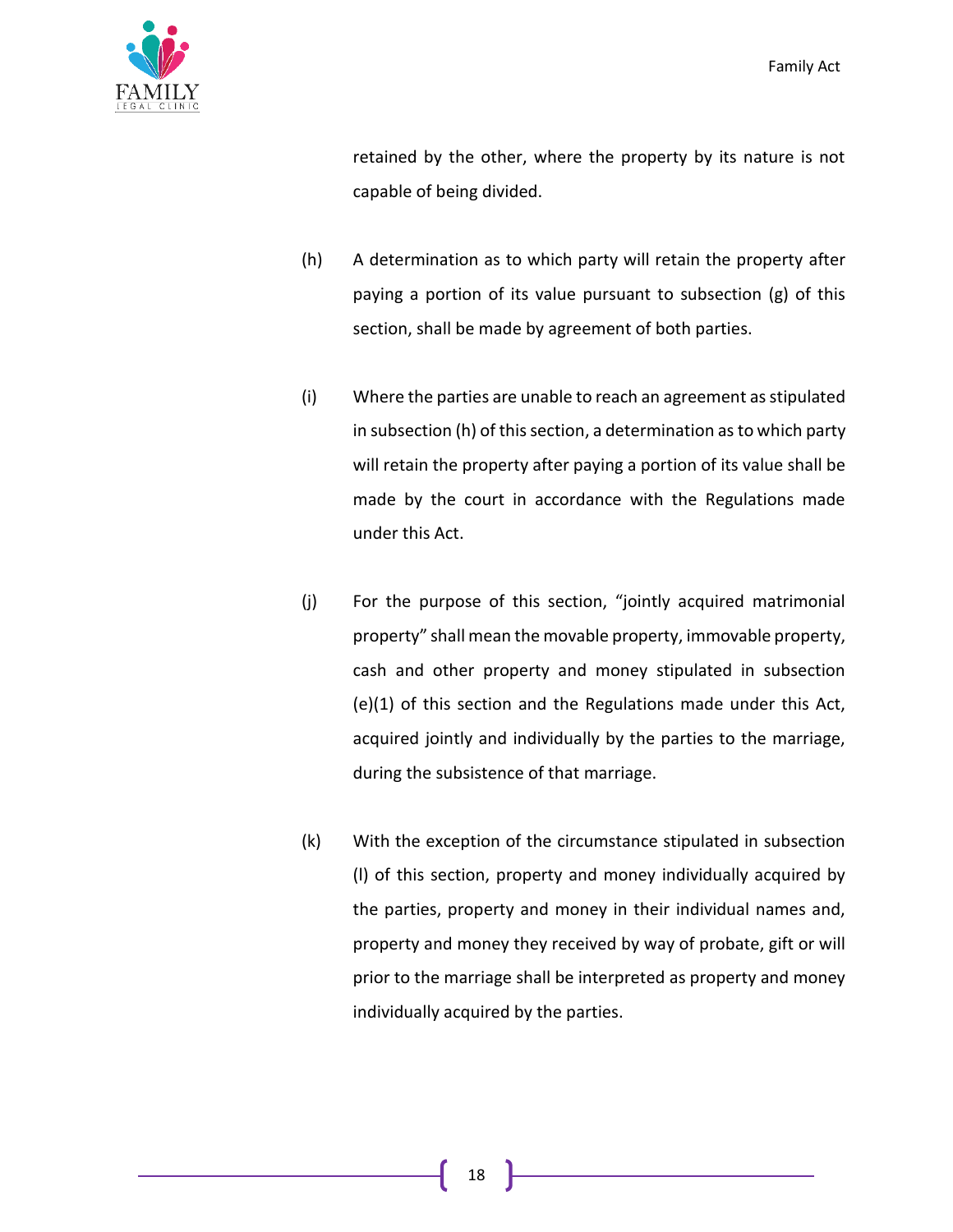

- (l) The property and money stated in subsection (k) of this section shall be classified as matrimonial property jointly acquired during the subsistence of the marriage as stipulated in subsection (j) of this section, only under the circumstances stipulated in subsection (e)(1) of this section.
- (m) The Ministry shall make Regulations within 6 (six) months from the date this Act is passed, ratified and published in the gazette of the government of Maldives, and shall include in the Regulations the following:
	- (1) guidelines on determination of property individually acquired by the parties, and the property in their individual names prior to the marriage;
	- (2) guidelines on determination of property and money jointly acquired by the parties during subsistence of the marriage;
	- (3) guidelines on determination of the extent of individual effort and financial contribution by the parties towards acquisition of the property or money;
	- (4) guidelines on determination of the rightful portions due to the husband and wife in relation to the duration of marriage;
	- (5) guidelines on valuation of matrimonial property jointly acquired by the parties during subsistence of the marriage;
	- (6) guidelines on determining whether the property individually acquired by the parties, and the property in their individual names prior to the marriage was utilized during the subsistence of the marriage, and whether it had achieved increments during that period;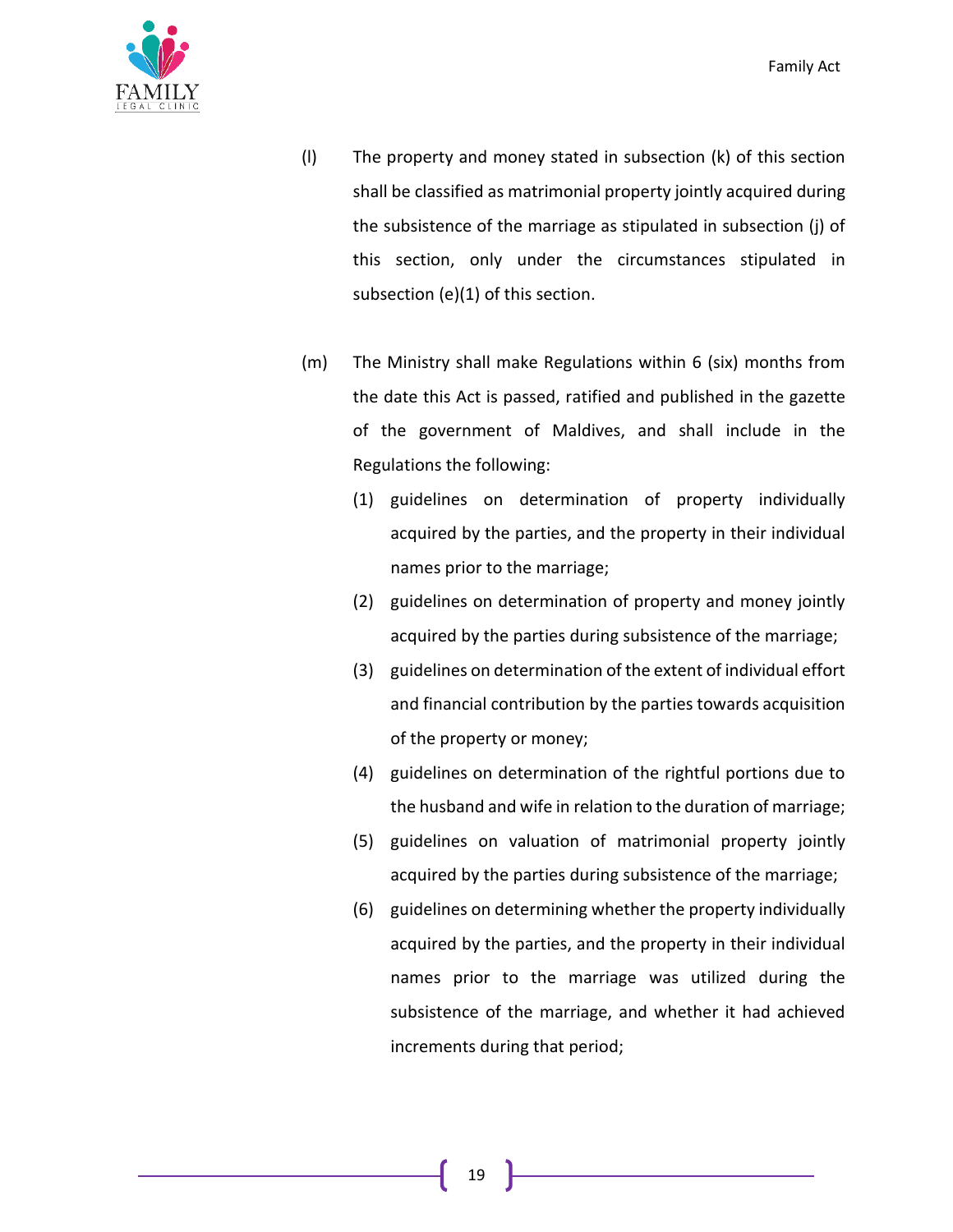

- (7) guidelines on equitable division of matrimonial property acquired during subsistence of the marriage, where the property is by its nature, incapable of being divided.**]** *Amendment: replaced by virtue of section (2) of 9/2016*
- *Foreign nationals to*  **33.** Foreign nationals married to Maldivian citizens shall also carry out the process of divorcing and being divorced in accordance with this Act.
- *observe this Act*

*in divorcing and* 

*being divorced*

*Maintenance to wife of foreign nationality by a*  **34.** Where a Maldivian husband divorces his wife, who is a foreign national, he shall arrange for her travel to her country of domicile and bear all its expenses in addition to other expenses as may be required this Act.

*Maldivian* 

*husband*

# **MAINTENANCE**

*Attribution of maintenance* **35. [**Where the parties have not been able to reach an agreement as to the maintenance of the wife and children in a manner which is not inconsistence with principles of Islamic *shariah*, prior to granting leave to divorce, or dissolving the marriage, or registration of the divorce, the court shall make a determination as to the quantum and period of maintenance in accordance with this Act and principles of Islamic *shariah* and order the husband or the former husband to make the payment to the effect.**]**

*Amendment: replaced by virtue of section (3) of 9/2016*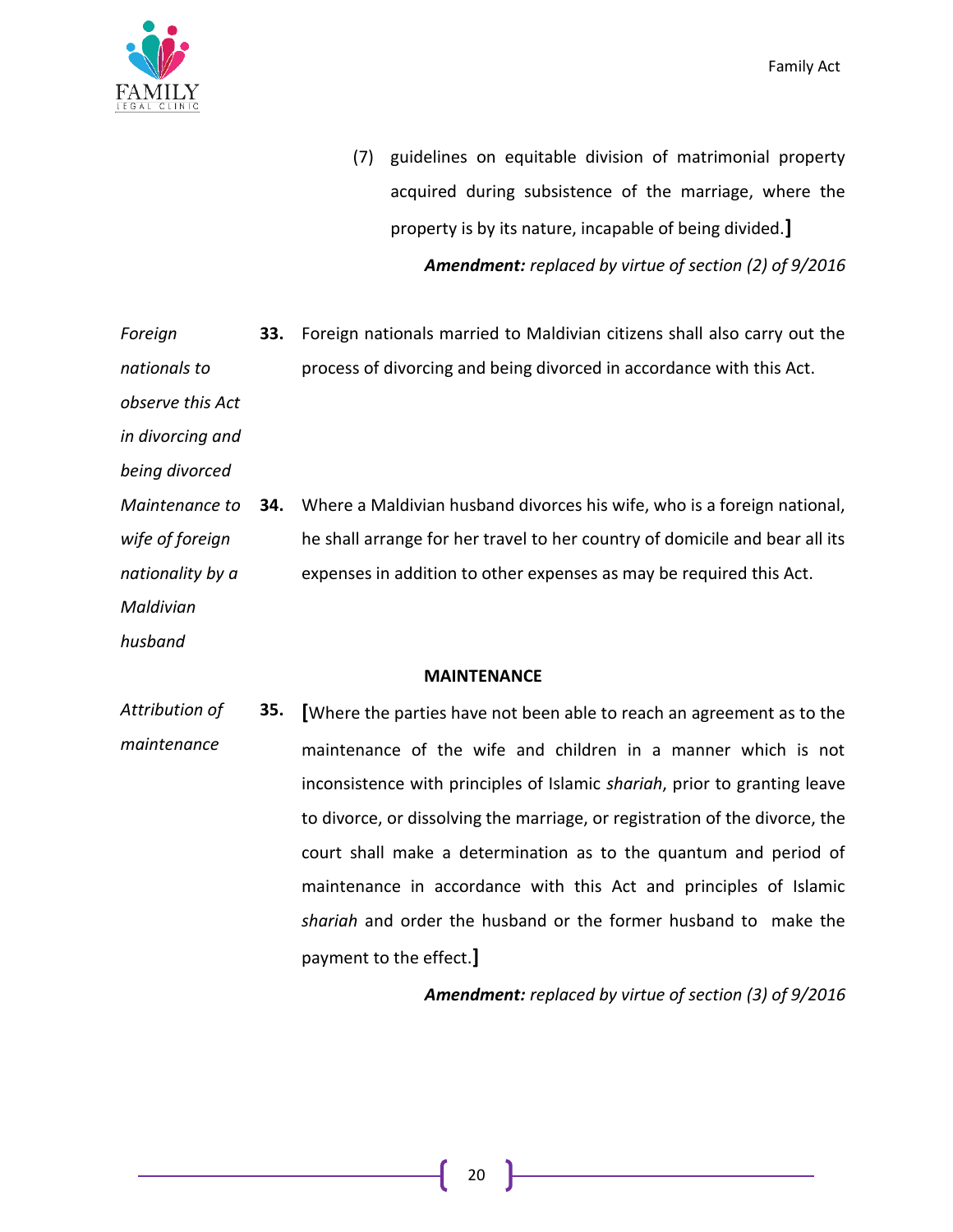

- *Determining the amount of maintenance* **36.** The court shall determine the amount to be paid as maintenance and the period for such payment to the wife, children or divorced wife in accordance with Regulations made under this Act.
- *Payment of provisional maintenance* **37.** The court has the discretion to make an order for payment of provisional maintenance until the court has decided on the payment of maintenance.
- *Right to be given an accommodation* **38.** Unless she is provided with alternate accommodation by her former husband, a divorced wife shall not be removed from the residence of her former husband against her will during the *iddah* period or for as long as she has custody of their children, if the divorced wife had lived at the residence of the husband during their marriage or where custody of their children is vested with the divorced wife.
- *Manner in which payment of maintenance may be effected* **39.** In making an order for payment of maintenance to his wife, children or his divorced wife, the court has the discretion to take steps to ensure payment will be made by the person liable to it, by entrusting another person to take care of a certain property belonging to him and to direct use of its proceeds towards payment of maintenance, or by directing a guarantor or assignee to make payment on behalf of the person liable to payment of maintenance or by directing that an apportioned part of the income of the person liable to payment of maintenance be paid as maintenance.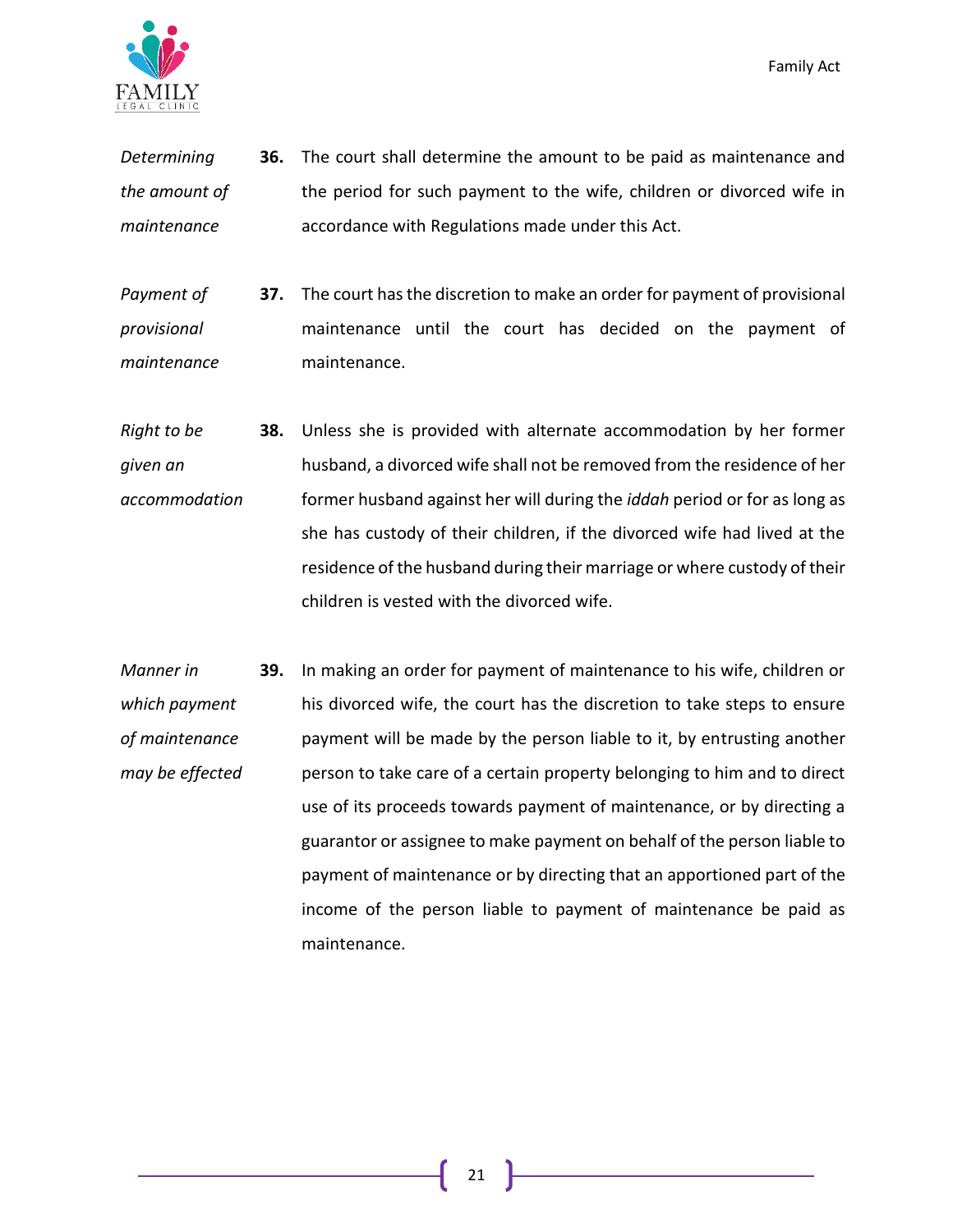

# **CUSTODY**

- *Right to custody* **40.** (a) The mother of a child shall have the first priority right to be entrusted with the child's custody in accordance with the provisions of this Act.
	- (b) Where the Judge is of the opinion that the mother of the child is in want of the qualifications stipulated in section 41 of this Act to be entrusted with custody of the child, the person to whom the custody of the child may be entrusted shall be determined by the court from amongst persons provided in the Regulations made under this Act and according to the order in which they are provided in those Regulations.
	- (c) Where custody of a female child is entrusted to a man, he shall be a person within prohibited degrees of marriage in respect of that child.
	- (d) Where there is more than one person to whom custody of the child may be entrusted, and they are in equal degree of relations with the child, the custody of the child shall be entrusted to person who appears to be most compassionate towards the child and who bears the most virtuous of character.
	- (e) Best interests of the child shall be the paramount consideration in entrusting custody of the child according to the provisions of this section.
- *Qualifications to be eligible*  **41.** The person to whom custody of a child is entrusted shall possess the following qualifications:

*for custody*

- (a) being a Muslim;
- (b) being of sound mind;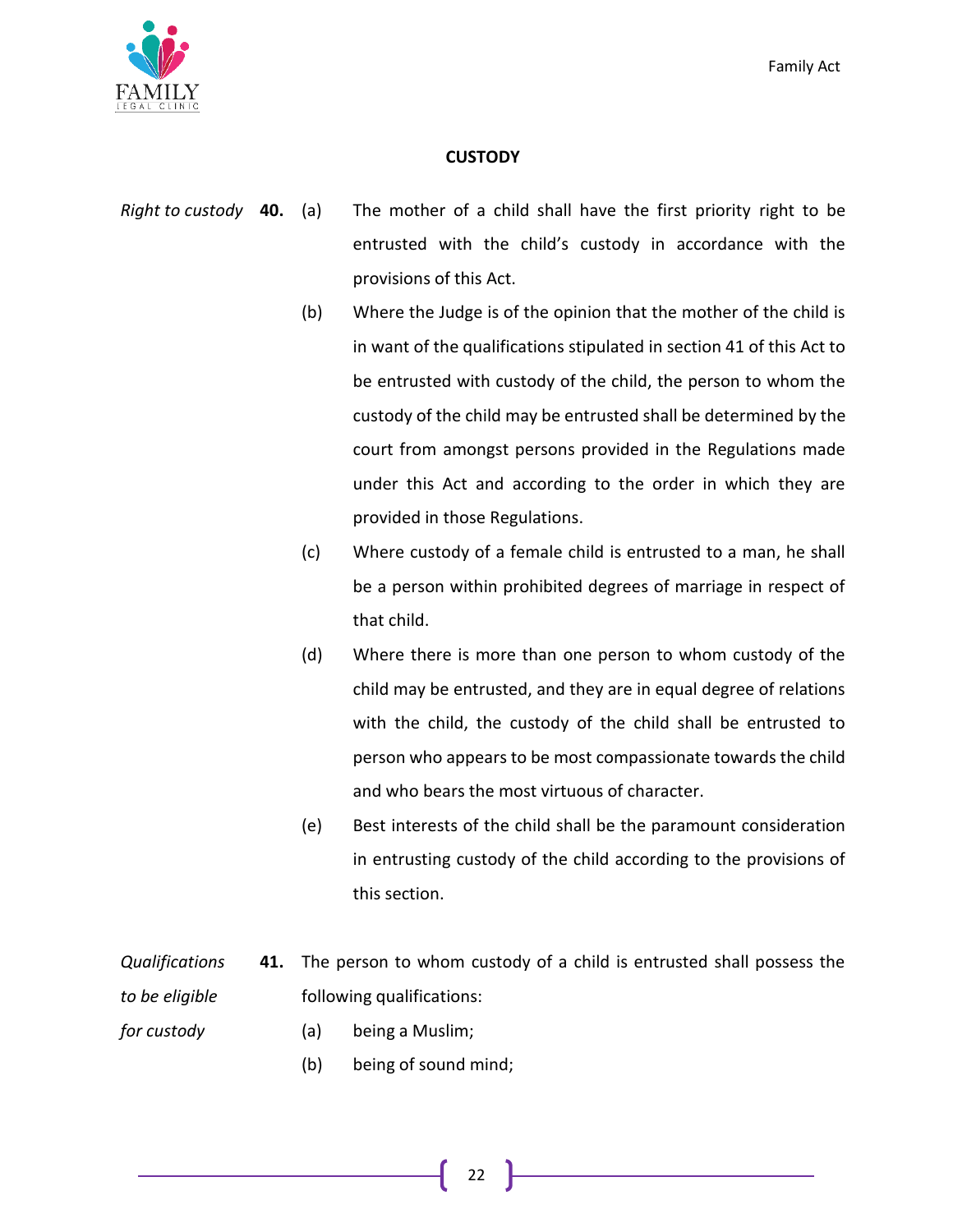

- (c) being capable of providing compassion and care necessary for the child's upbringing;
- (d) not being involved in the commission of vice acts prohibited in Islamic *shariah*.

In addition to the presence of qualifications mentioned in subsections (a), (b), (c) and (d) of this section, the person's place of residence shall not be one that may subject the child to any undue physical or immoral influence.

- *Losing the right to custody* **42.** The right to custody shall be lost upon occurrence of any of the events stated below:
	- (a) marriage of the child's mother to a person who is not within prohibited degrees of marriage in respect of the child, where custody of the child is entrusted to the mother;
	- (b) commission of vice acts prohibited in Islamic *shariah* openly, by the person entrusted with custody of the child;
	- (c) where custody of the child is entrusted to the mother of the child, change of her residence to a different island, with the exception of returning to her native island, without the consent of the father or legal guardian of the child or change of her residence to a different one in manner that injures the visitation rights of the father of the child;
	- (d) apostacy;
	- (e) the person to whom custody of the child is entrusted neglects the child or treats the child with cruelty.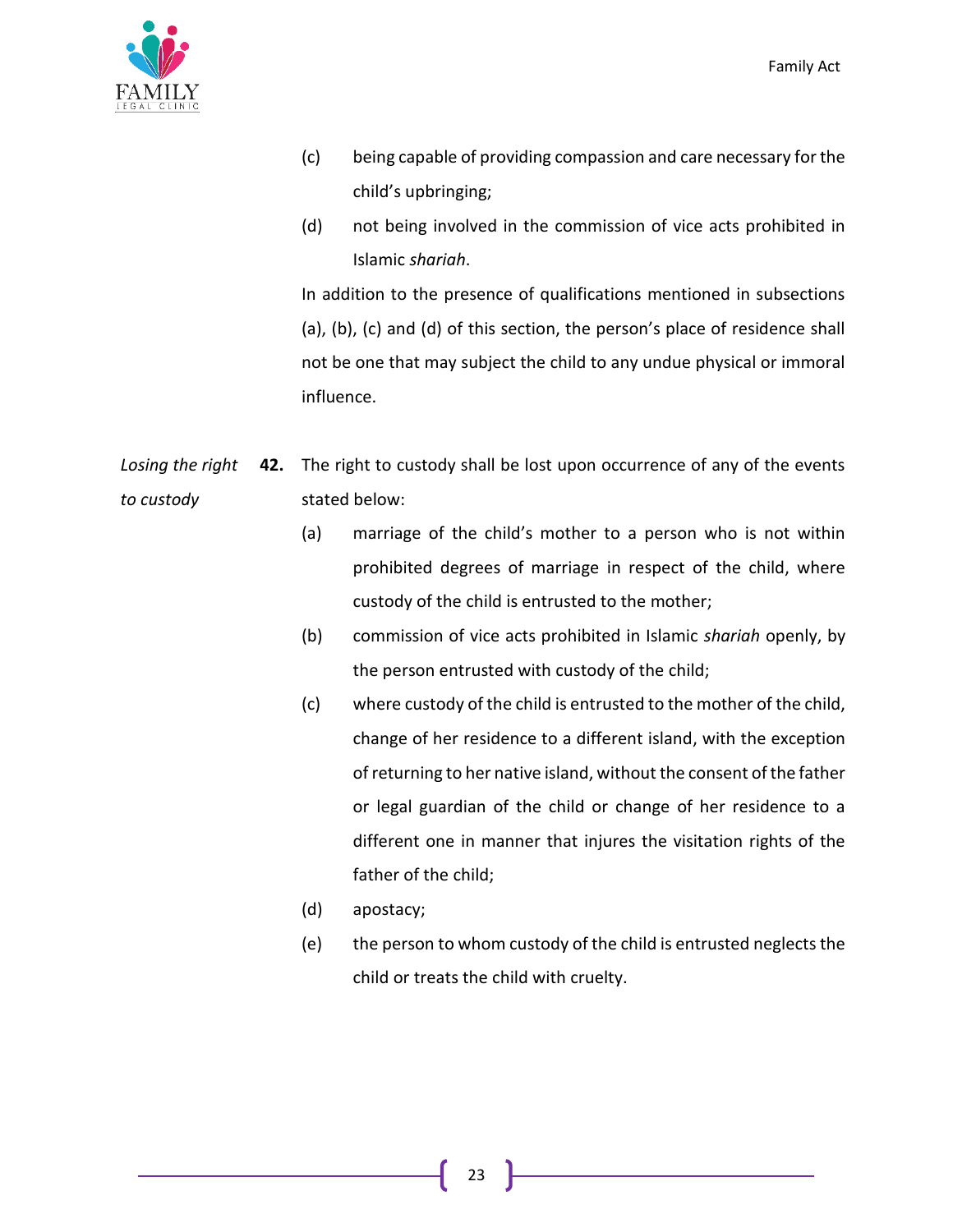

- *Custody being reinstated* **43.** Custody of the child shall be reinstated to the mother of the child where it is established that the provisions in subsection (a) of section 42 of this Act is inapplicable in respect of the mother of the child.
- *Period of custody* **44.** (a) Custody of the child shall remain with the person to whom custody is entrusted until the child completes 7 years of age according to the *hijri* calendar. Provided however, the court may, upon application by the person to whom custody is entrusted, grant the custody of a female child until she completes 11 years of age according to the *hijri* calendar and that of male child until he completes 9 years of age according to the *hijri* calendar.
	- (b) Upon expiry of the period of custody, or completion of the requisite age of custody, the child shall have the right to live with either of the parents the child may choose, unless the court has ordered otherwise.
- *Conditional custody* **45.** The court shall have the discretion to attach in accordance with the Regulations made under this Act conditions in granting custody of a child.
- *Custodian taking the child abroad* **46.** Upon application being made by the father or mother of the child, the Court shall have the power to make an order restraining the custodian from taking the child abroad, where a matter in respect of the marriage of the person to whom custody of a child is entrusted is pending in court.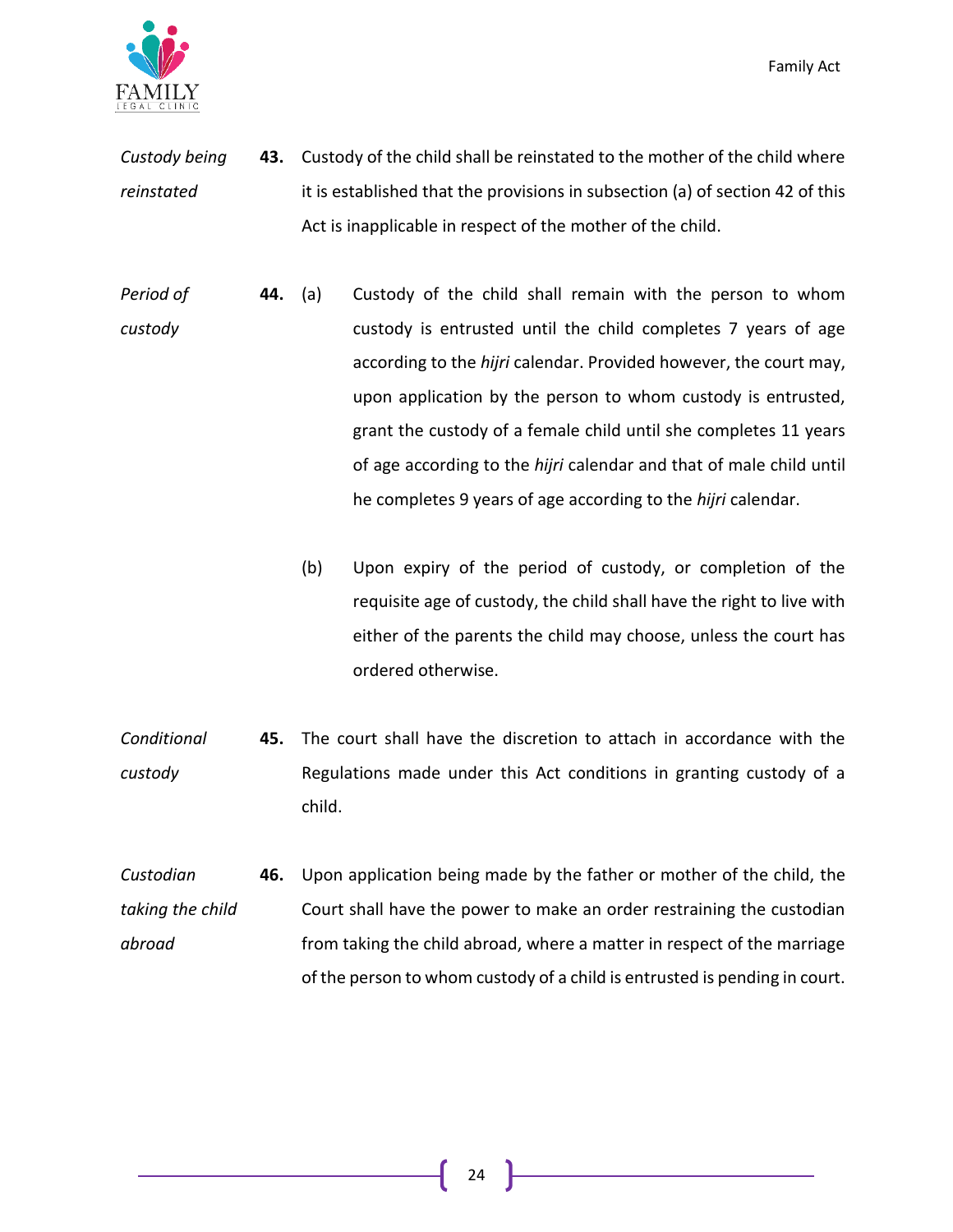

## **GUARDIANSHIP AND PROPERTY OF THE CHILD**

*Division of guardianship* **47.** Guardians of the child is divided as stated below into Principal judicial guardian, judicial guardians, and Guardians-in-law. In this Act:

- (a) Principal judicial guardian is the father of the child.
- (b) Judicial guardians are those to whom guardianship is transmitted in accordance with the principles of Islamic *shariah* based upon paternal relations of the child.
- (c) Guardians-in-law are those who may be appointed by court as the guardian of the child in accordance with this Act and the Regulations made under it, in circumstances where neither the principal judicial guardian nor judicial guardians are available.
- *Transmission of guardianship* **48.** (a) The principal judicial guardian of the child and the child's property until the child completes 18 years of age shall be the child's father, irrespective of who is entrusted with custody of the child.
	- (b) In case the principal judicial guardian of the child has deceased, the judicial guardianship of the child shall be transmitted to persons provided in the Regulations made under this Act and in the order provided in therein.
	- (c) Where there is neither the principal judicial guardian nor any of the judicial guardians of the child, the court shall have the power to appoint or remove Guardians-in-law of the child after having considered various matters provided in Regulations made under this Act and giving consideration to the best interests of the child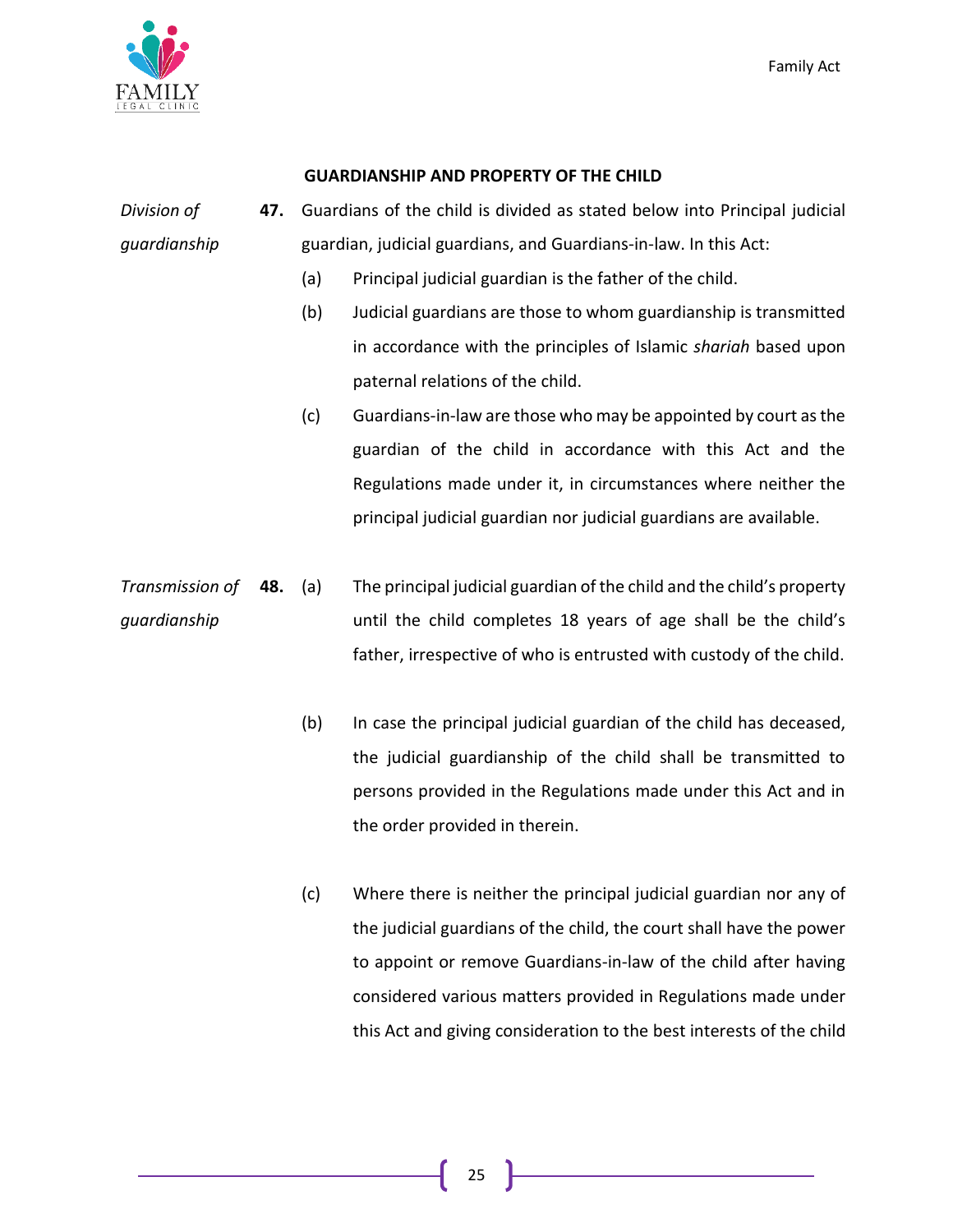

and with or without attaching any conditions to such appointment.

*Qualifications for*  **49.** A person appointed by the Court as guardian of a child shall possess the following qualifications:

*guardianship*

- (1) being a Muslim;
- (2) having attained puberty;
- (3) being of sound mind;
- (4) being a trustworthy person.
- *Discretion of guardians in respect of the child's property* **50.** (a) The judicial guardians of the child shall have no authority to sell any property of the child except as provided in subsection (b) of this section. And no guardians-in-law of the child shall have the power to deal with any property of the child except as provided in subsection (d) of this section.
	- (b) Immovable property of the child may be sold by a judicial guardian of the child under the following circumstances:
		- (1) it is possible to obtain at least twice the value of the property by selling it;
		- (2) there is no other property belonging to the child and there are no other means to obtain money to provide food for the child except through sale of the immovable property;
		- (3) likelihood of deterioration of the property.
	- (c) Movable property of the child may be sold or mortgaged by a judicial guardian of the child under the following circumstances: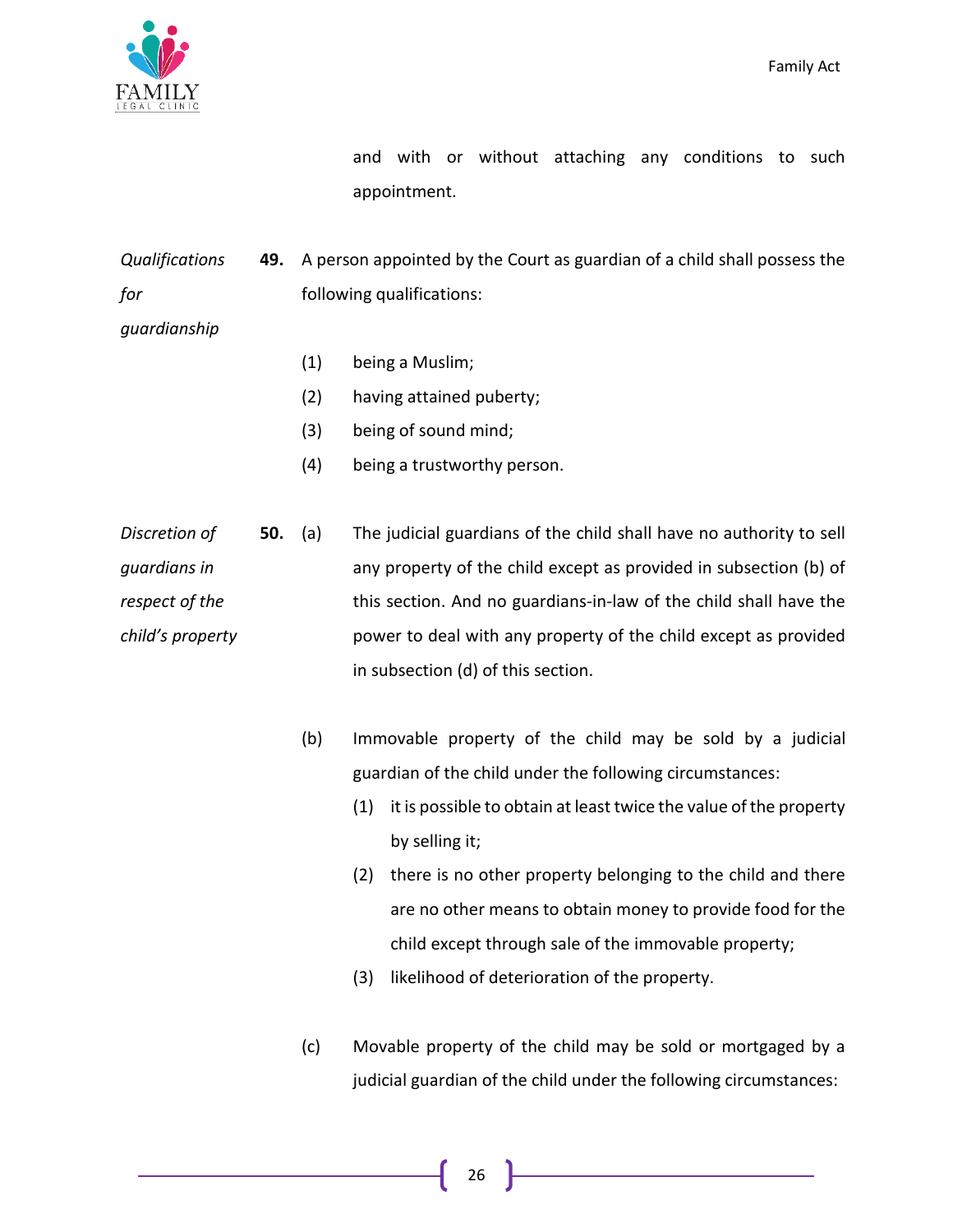

- (1) to cater for the need of money for food, medical needs, clothing, and education of the child;
- (2) possibility of obtaining a reasonable price for the property.
- (d) Any property of a child under a person's guardianship may be gifted, sold, mortgaged, exchanged or leased for a period exceeding one year, with the leave of court. The court shall not grant leave for such a transaction except in the interests of the welfare of the child and safeguarding money and property of the child.
- (e) Every transaction entered into by the child's guardian-in-law without leave of the court as provided in subsection (d) of this section shall be void. The court shall have the power to reinstate such property back into the property of the child.
- *Entrusting the child's mother to safeguard and deal with the property* **51.** This Act does not prevent entrusting of the child's property and the power to deal with it to the mother of that child so as to ensure continued welfare of the child, irrespective of whether the guardianship of the child is entrusted to a third party. The mother may deal with the property of the child under this section only in the same manner as it is provided in section 50 of this Act in respect of the child's guardians-inlaw.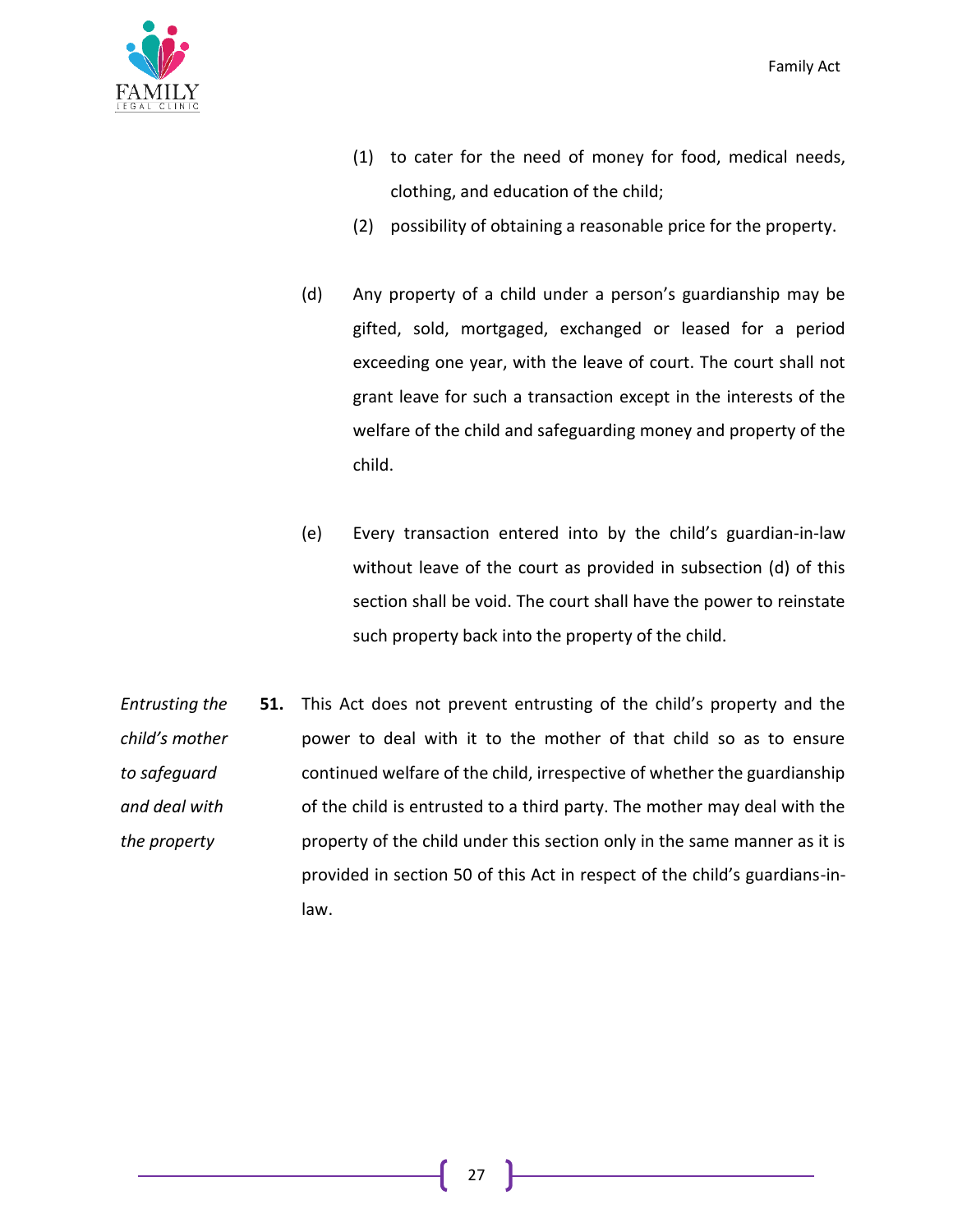

# **ASCRIPTION OF LEGITIMACY AND PROOF OF PATERNITY**

- *Attribution of legitimacy* **52.** (a) The minimum period for attributing legitimacy to a child shall be 6 months from the date of marriage according to the *hijri* calendar.
	- (b) The maximum period for attributing legitimacy to a child shall be 1 year from the date of divorce or death of the husband, according to the *hijri* calendar.
	- (c) This section does not prohibit the right to disavow a child's paternity by way of *li'an* in accordance with manner prescribed in Islamic *shariah*.
- *Children from void marriages* **53.** Where a marriage is dissolved on grounds of nullity which is established at a later stage, the paternity of children of that marriage shall be attributed to the man in such marriage.
- *Proof of paternity* **54.** A man may make an application to the court if he wishes to prove by judicial means that a certain child is his legitimate child. Ascription of paternity in such matters may only be established by adducing evidence to the extent acceptable to the court in respect of matters provided in Regulations made under this Act.

# **CARE AND MAINTENANCE OF CHILDREN**

*Care of children whose father is*  **55.** (a) Where it is established that father of children who have not yet attained the age of 18 years according to the Gregorian calendar and have no financial means to support themselves, is himself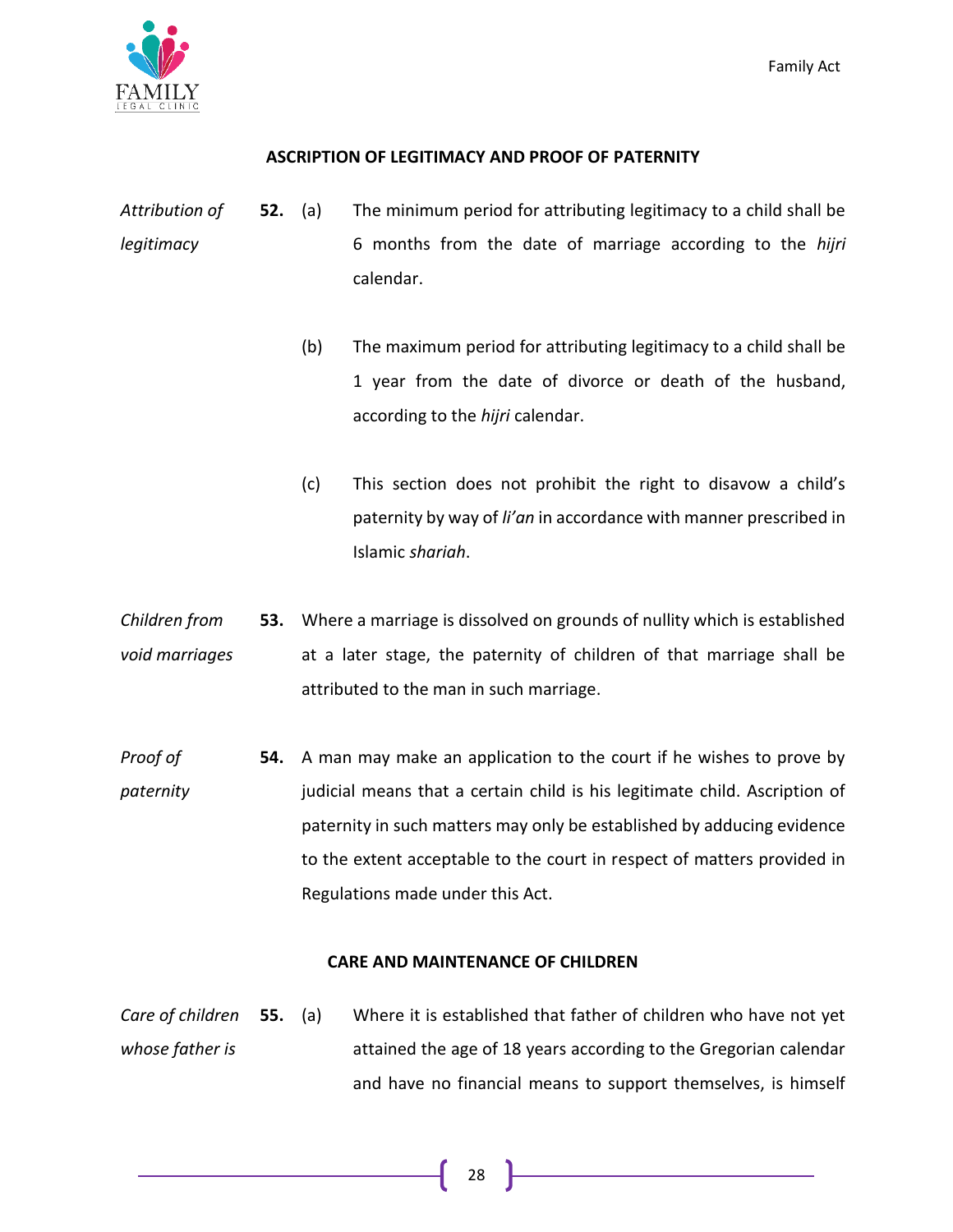

*consideration*

*financially challenged* unable to provide financially towards their upbringing, the court shall discuss the matter with relatives of the children and where a person or persons among the relatives of those children agree, appoint such relative or relatives to be responsible for the upbringing of those children and bear the costs associated with their maintenance.

> (b) The court shall in determining the amount of maintenance mentioned in subsection (a) of this section, take into account the basic needs of the children requiring maintenance, the financial competence of the person or persons who agreed to take over responsibility for the maintenance of the children in accordance with subsection (a) of this section, and the extent to which such person or persons shall share in the estate of the children.

*Fostering children pro bono and for a*  **56.** (a) Priority shall be given to such person who shall bear responsibility towards upbringing and costs of maintenance as required under this Act *pro bono*, provided he is capable of undertaking the task.

> (b) Although there may be a person who is willing to bear responsibility towards upbringing and costs of maintenance as required under this Act *pro bono*, upbringing of a child may be entrusted to a person willing to bear that responsibility for a consideration where the person to whom costs of maintenance is attributed has no objection in providing those costs of maintenance.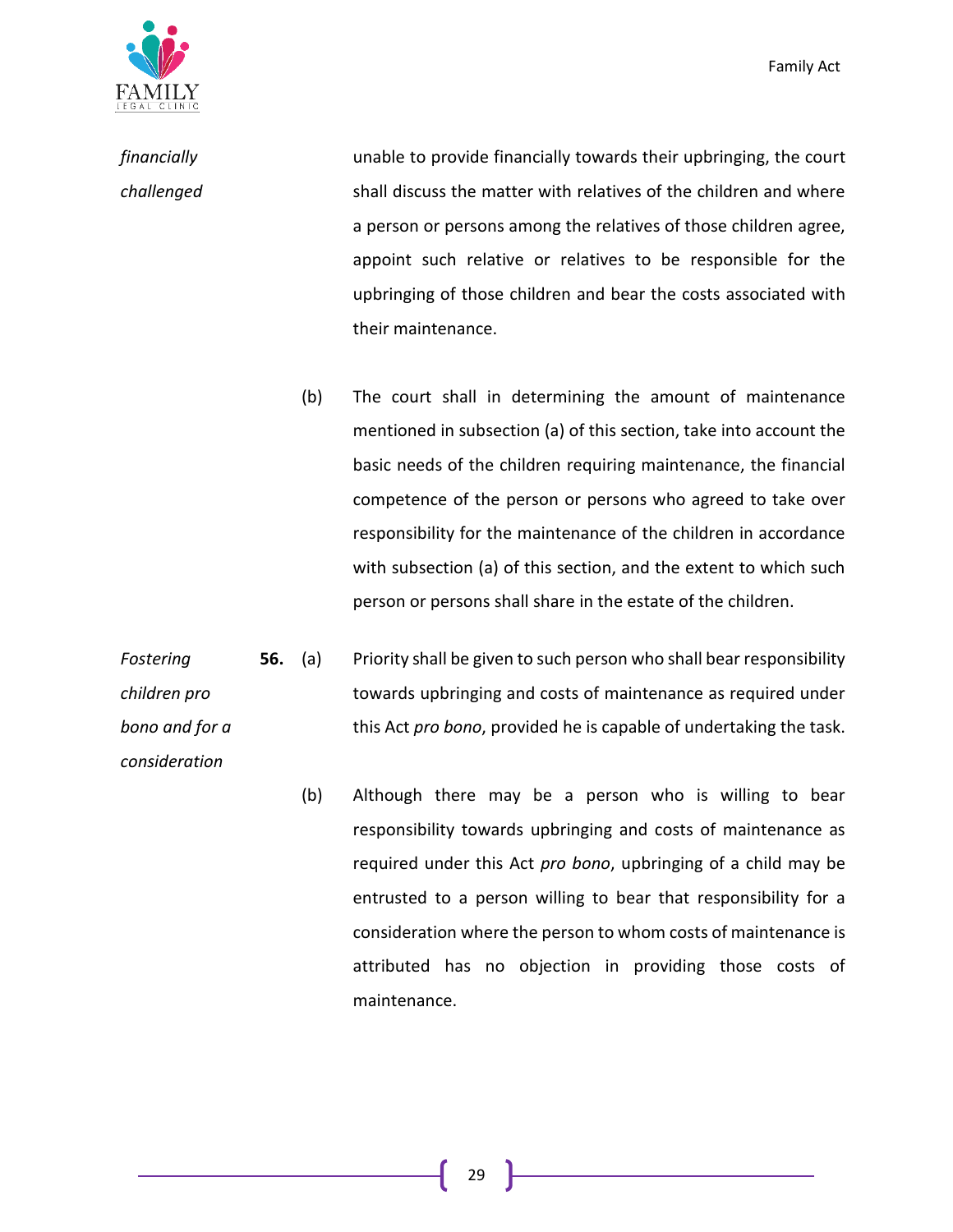

(c) Where the person to whom costs of maintenance is attributed has the financial competence towards payment of costs associated with the upbringing of the child, he shall have no right to object to entrusting the upbringing of the child to another person with payment of costs of maintenance as required under this Act.

#### **CARE AND MAINTENANCE OF PARENTS**

- *Children to fulfil basic needs of parents* In order to comply in a manner equal with the position ordained to parents by the religion of Islam, and to the extent it is financially possible, every person shall provide their parents with adequate food shelter and clothing, attend to the parents' medical needs, meet any other basic needs they may have, and extend other conveniences and amenities they may require in their daily lives.
	- (b) No person may treat his parents with cruelty or act in a manner injurious to their reputation.
- *Obligation of children* **58.** (a) It is an obligation of every male child who has completed 18 years of age to provide his parents with adequate shelter and other matters that require financial expenses, from amongst matters provided in section 57 of this Act.
	- (b) Except for provision of adequate shelter for parents and other to matters that require financial expenses as provided in subsection (a) of this section, male and female children shall be deemed to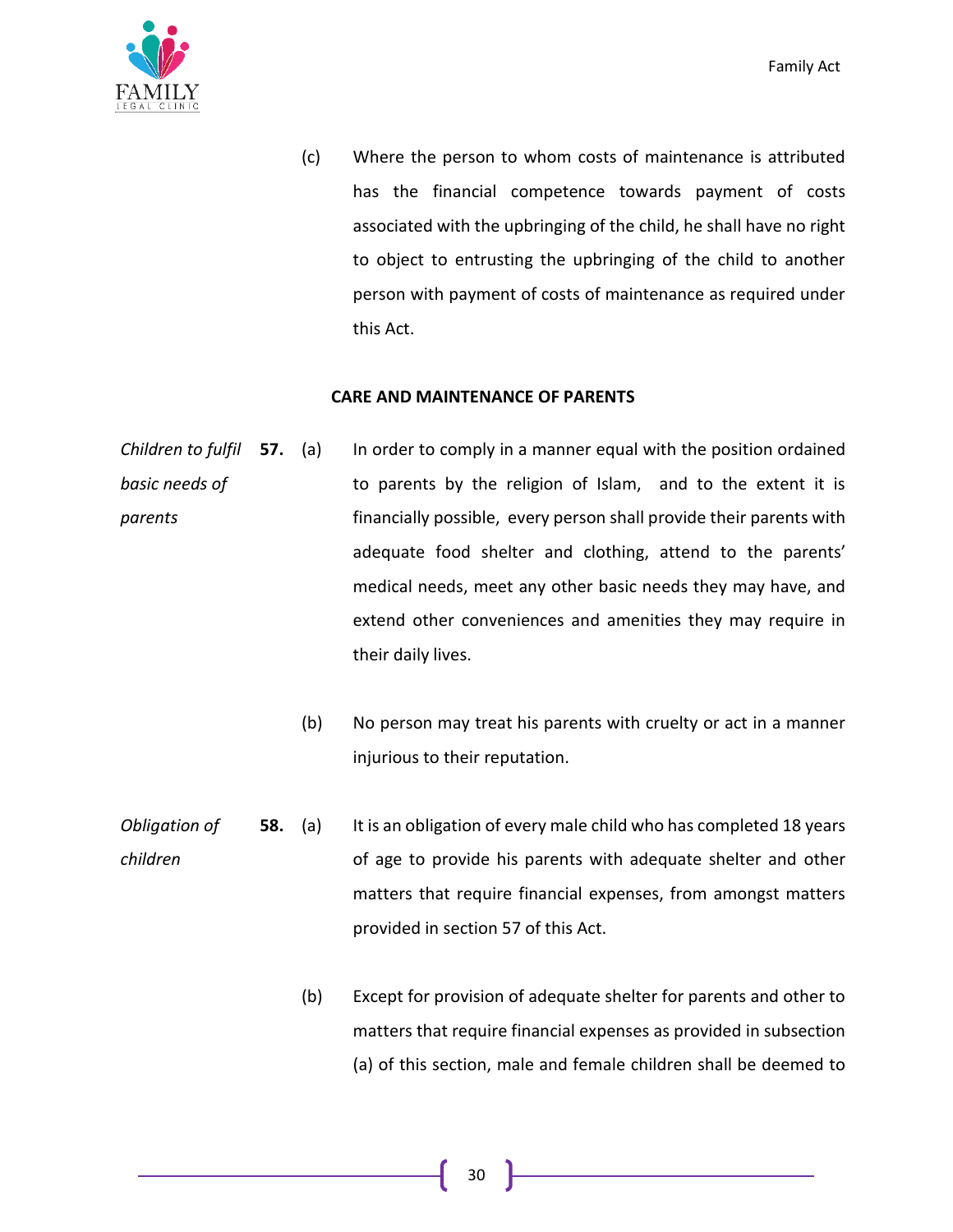

be equal for the purposes of the rights of parents as regards the provision of any other amenities.

*Entrusting a third party to provide care for parents* **59.** The person who bears responsibility of providing care for the parents may entrust his responsibilities to a party acceptable to the court, where he is required to be ordinarily resident out of the island for long periods of time for the purpose of earning income or due to other reasons.

- *Appointment of a third party to provide care for parents by the court* **60.** (a) Where the court appoints a certain person from amongst the children of the parents to be responsible for the cost of their care, due regard shall be had to the basic needs of the parents, financial competence of the person taking responsibility for their care and the extent of such person's share in the estate of the parents.
	- (b) Where there is no agreement amongst the children in regard to bearing responsibility for the cost of providing care for their parents and the provision of other amenities, the extent of responsibility in respect of the foregoing shall be determined by the court by taking into account the matters provided in subsection (a) of this section and in a manner commensurate with their position in life.
- *Interim orders* **61.** The court shall have the power to make interim an order in respect of provision of care for the parents and bearing responsibility for the cost of their care, where the court is of the opinion that a provisional arrangement should be made as regards the provision of care for the parents and bearing responsibility for the cost of their care pending the conclusion of a matter before the court.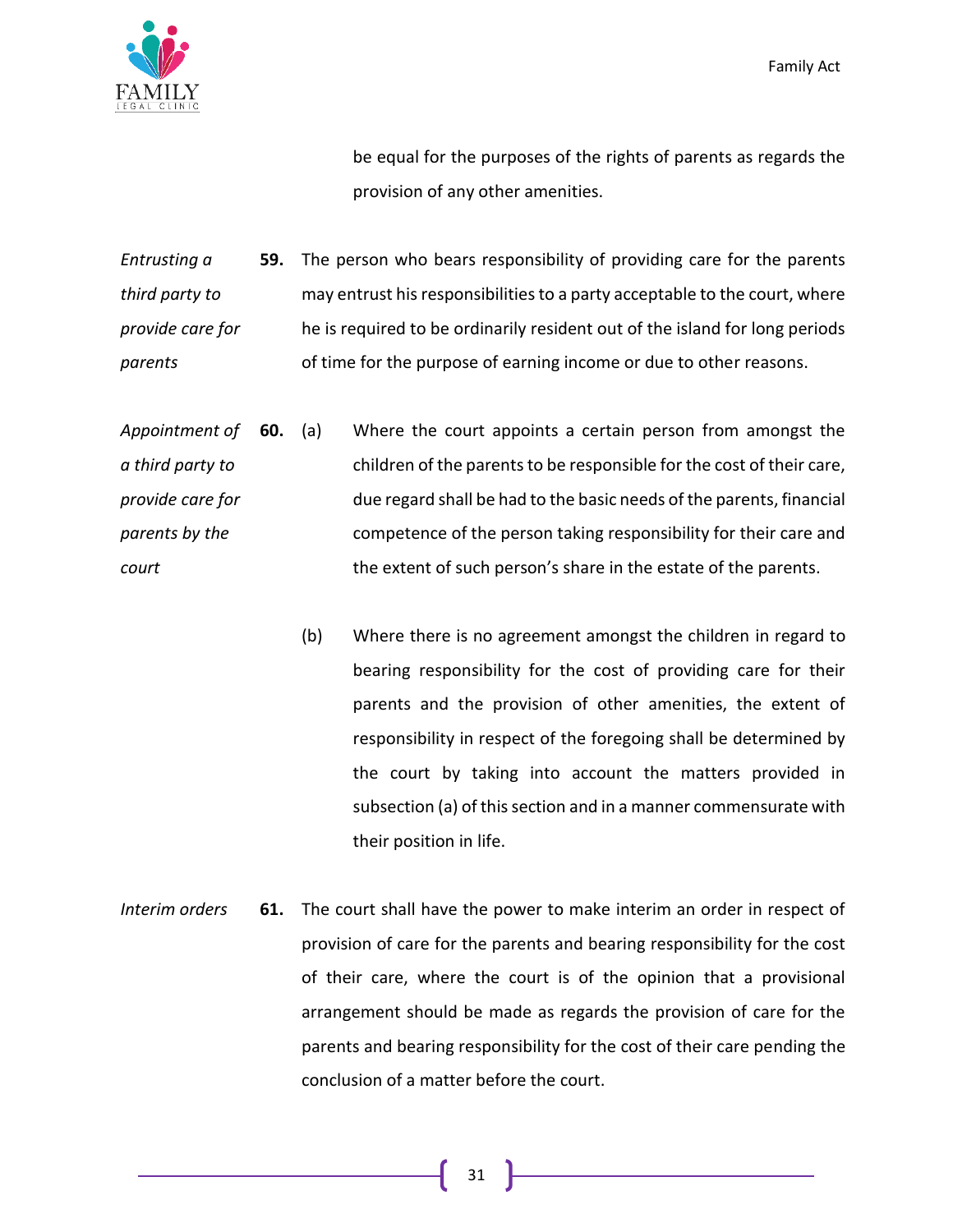

## **PENALTIES**

- *Failure to register the marriage* **62.** Failure to make an application for registration of marriage in accordance with sections 19 and 22 of this Act shall be an offence. The offender shall be subject to a fine of MRF 1,000.00.
- *Coercion to marry* **63.** It shall be an offence to coerce a person to contract a marriage against their will. The offender shall be subject to a fine of not less than MRF 1,000.00 and not exceeding MRF 5,000.00 or be exiled for a period not exceeding 6 months.
- *False information* **64.** It shall be an offence to furnish false information to contract a marriage or to register it. The offender shall be subject to a fine of not less than MRF 1,000.00 and not exceeding MRF 10,000.00, or exiled or placed under house arrest for period not less than 1 year and not exceeding 2 years.
- *Contracting a polygamous marriage without leave of court* **65.** It shall be an offence for a man to contract a polygamous marriage without obtaining leave in accordance with this Act, while his marriage with another woman is subsistent. The woman who has contracted such a marriage shall also have committed an offence if she has knowledge of the already existing marriage. Such an offender shall be subject to a fine not exceeding MRF 5,000.00.
- *Marriage contracted to remove the bar on remarriage*  **66.** It shall be an offence for a woman who is divorced three times by the same husband to contract a marriage with another man with the sole intent of removing the bar on her remarriage with the erstwhile husband or for a person to contract a marriage at the request of another or for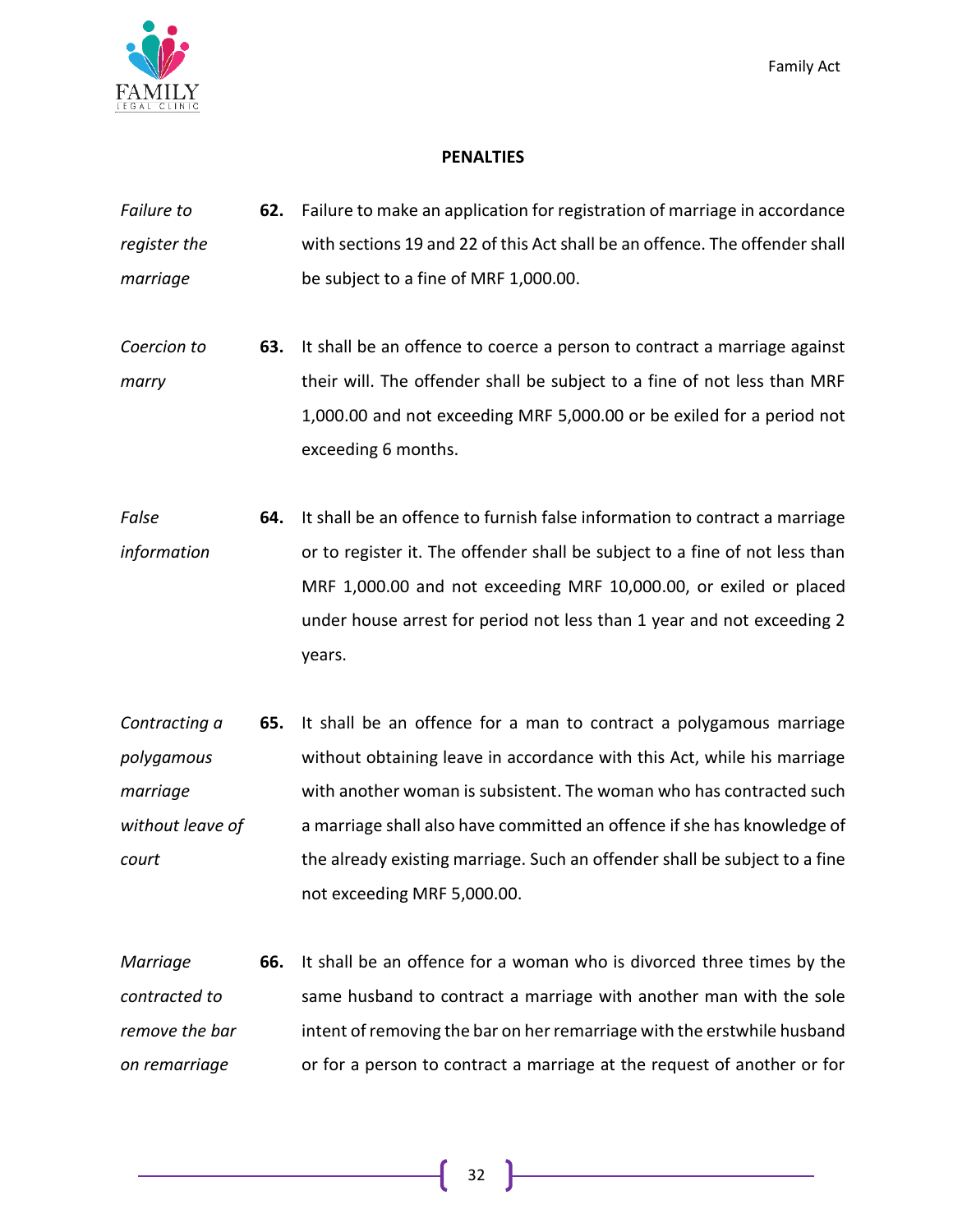

*with the same spouse* gift or reward with the sole intent of facilitating the removal of a bar on remarriage between two erstwhile parties to a marriage. Such an offender shall be subject to a fine not exceeding MRF 5,000.00 or exiled for a period not exceeding 6 months.

- *Divorce without*  **67.** It shall be an offence to affect a divorce in contravention of this Act. The *leave and out of court* offender shall be subject to a fine not exceeding MRF 5,000.00 or exiled or placed under house arrest for a period not exceeding 6 months.
- *Failure to notify*  **68.**
- *commission of an offence* Failure to notify proper authorities regarding commission of an offence prescribed by this Act or commission of an act in contravention of the manner prescribed in this Act, shall be an offence. The offender shall be subjected to a fine not exceeding MRF 1,000.00 or exiled or placed under house arrest for a period not exceeding 3 months.
- *Continuing conjugal relations after divorce, without revival of marriage* **69.** It shall be an offence for a person to continue living in conjugal relations with his wife after having divorced her and without reviving the marriage in accordance with this Act. The divorced wife who lives in conjugal relations with her divorced husband is also in violation of the regulations of this Act. The offender shall be subjected to a fine not exceeding MRF 1,000.00 or exiled or placed under house arrest for a period not exceeding 6 months.
- *Contravention with this Act* **70.** Except for offences for which specific penalties have been prescribed in this Act, a person who acts in contravention of a directive or prohibitive provision of this Act shall be subjected to a fine not exceeding MRF 1,000.00 or exiled for a period not exceeding 6 months.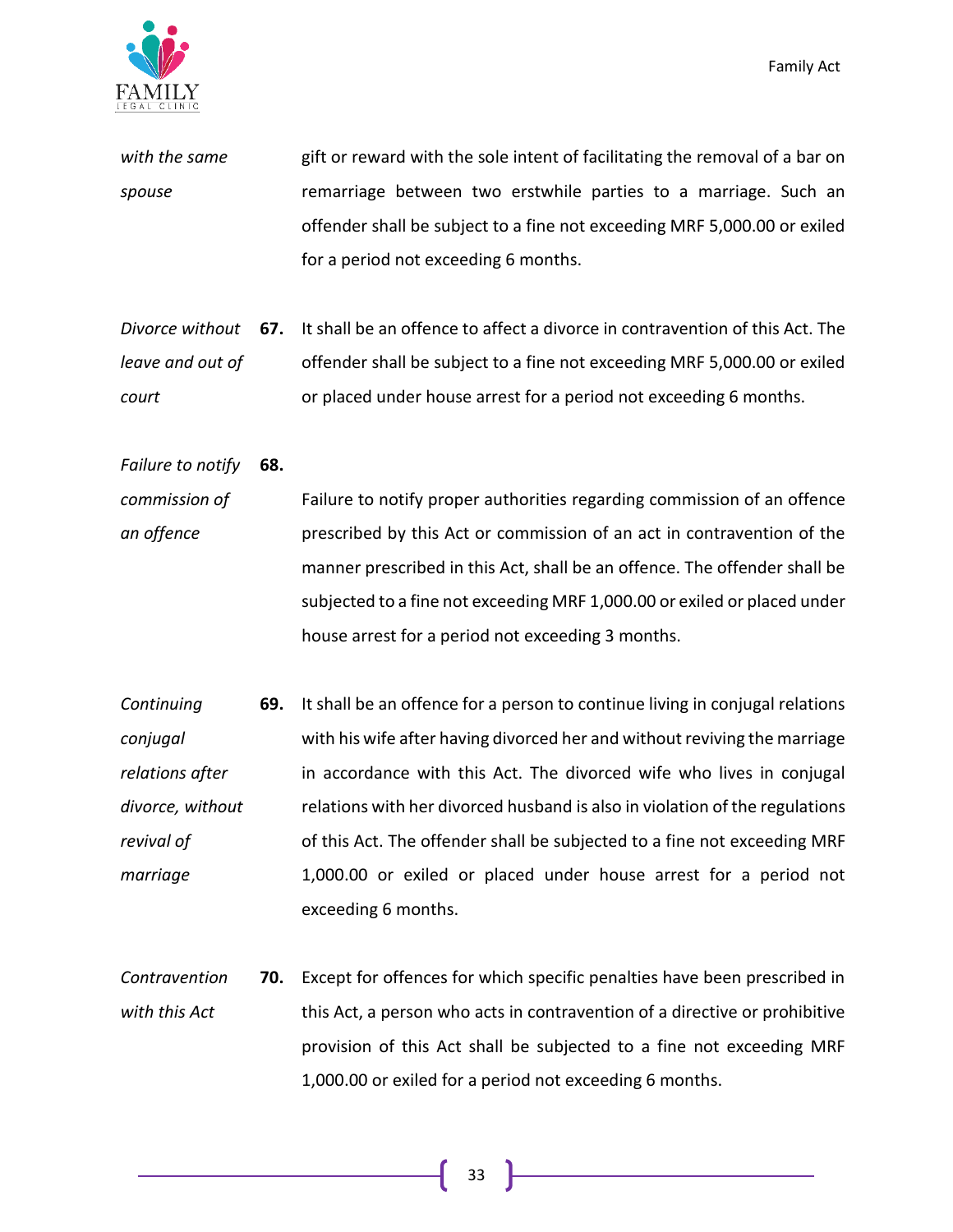

#### **MISCELLANEOUS**

- *Valid marriages subsisting at the time of this Act* This Act shall not affect the validity of marriages that had been solemnized in accordance with the principles of Islamic *shariah* and duly registered in the Maldives prior to the commencement of this Act.
	- (b) Upon commencement of this Act, the marriages stated in subsection (a) of this section shall be deemed registered under this Act.
	- (c) Provisions of this Act shall apply in respect of the marriages mentioned in subsection (a) of this of this section and other matters relating to marriage and divorce, once those marriages are registered in accordance with subsection (b) of this section.
- *Power to make Regulations* **72. [**The Ministry shall have the power to make and enforce Regulations that are required to be made under this Act, and other Regulations that may be needed to perform the functions stipulated in this Act.**]**

*Amendment: replaced by virtue of section (1) of 11/2013*

- *Interpretation* **73.** Unless the context stipulates otherwise, in this Act:
	- (a) "**Judicial** *Mauzun*" shall mean person appointed by the competent authority to solemnize marriages.
	- (b) "**Registrar of Marriages**" shall mean every person appointed by the President to carry out all functions specified in this act to be carried out by the Registrar of Marriages.